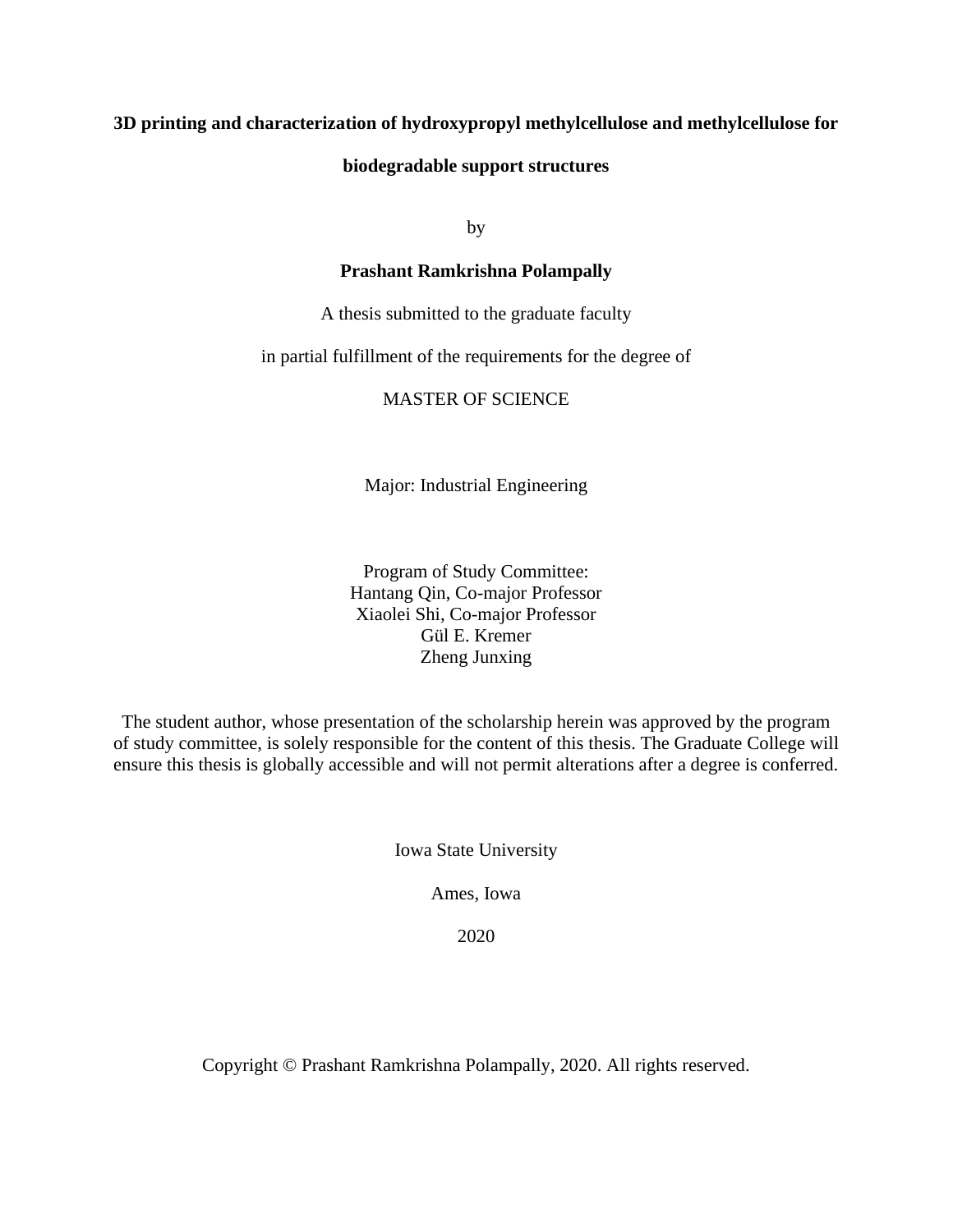# **DEDICATION**

This thesis is dedicated to my family and friends, who have raised me to be the person I am today. Thank you for the unconditional love, guidance and support that you have given me. Thank you for everything!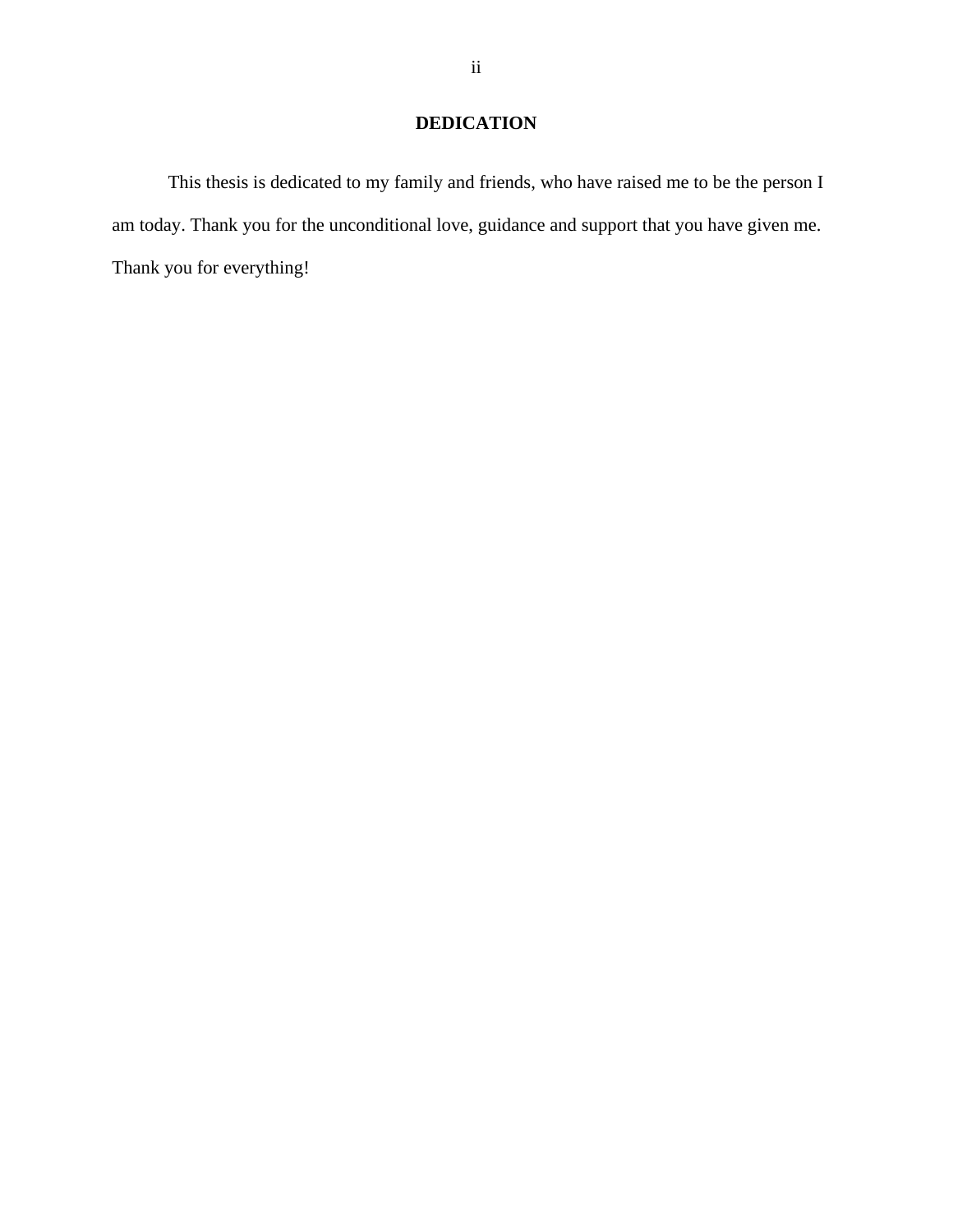# **TABLE OF CONTENTS**

| CHAPTER 3. MATERIAL CHARACTERIZATION AND PRINTER DESIGN 9 |  |
|-----------------------------------------------------------|--|
|                                                           |  |
|                                                           |  |
|                                                           |  |
|                                                           |  |
|                                                           |  |
|                                                           |  |
|                                                           |  |
|                                                           |  |
|                                                           |  |
|                                                           |  |
|                                                           |  |
|                                                           |  |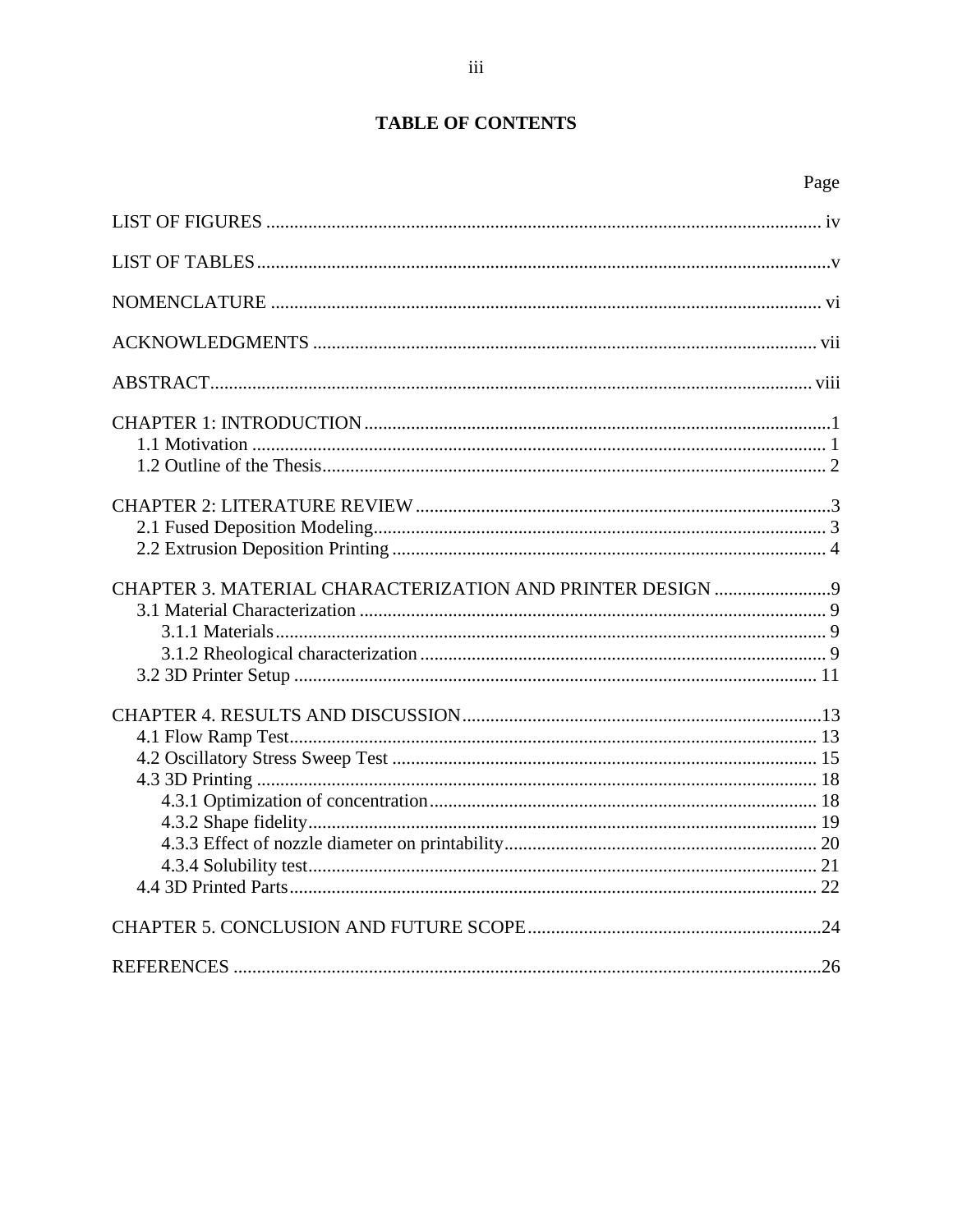# <span id="page-3-0"></span>**LIST OF FIGURES**

| Figure 1 Removal of support structures in FDM may damage printed parts and generate                                                                     |
|---------------------------------------------------------------------------------------------------------------------------------------------------------|
|                                                                                                                                                         |
| Figure 3 Flow curves of hydrogels of HPMC K4M, HPMC E4M, and MC A4M with 8%,                                                                            |
| Figure 4 Apparent viscosity versus shear rate profiles of HPMC K4M, HPMC E4M, and                                                                       |
| Figure 5 Oscillation stress versus complex modulus profiles of HPMC K4M, HPMC E4M,                                                                      |
| Figure 6 Diameter of printed filament versus concentration of the material in the hydrogels  18                                                         |
| Figure 7 Top view of the cube for 12% w/v concentrations for (a) HPMC K4M (b) MC                                                                        |
| Figure 8 Diameter of printed filament versus nozzle diameter for 12% w/v MC A4M and                                                                     |
| Figure 9 (a-d) 12% w/v HPMC K4M and (e-h) 12% w/v MC A4M dissolved in water for 8                                                                       |
| Figure 10 (a) Pyramid with 12% HPMC K4M, (c) Iowa State University logo 12% HPMC<br>K4M, (d) ISU letters 12% HPMC K4M and (e) Honeycomb pattern printed |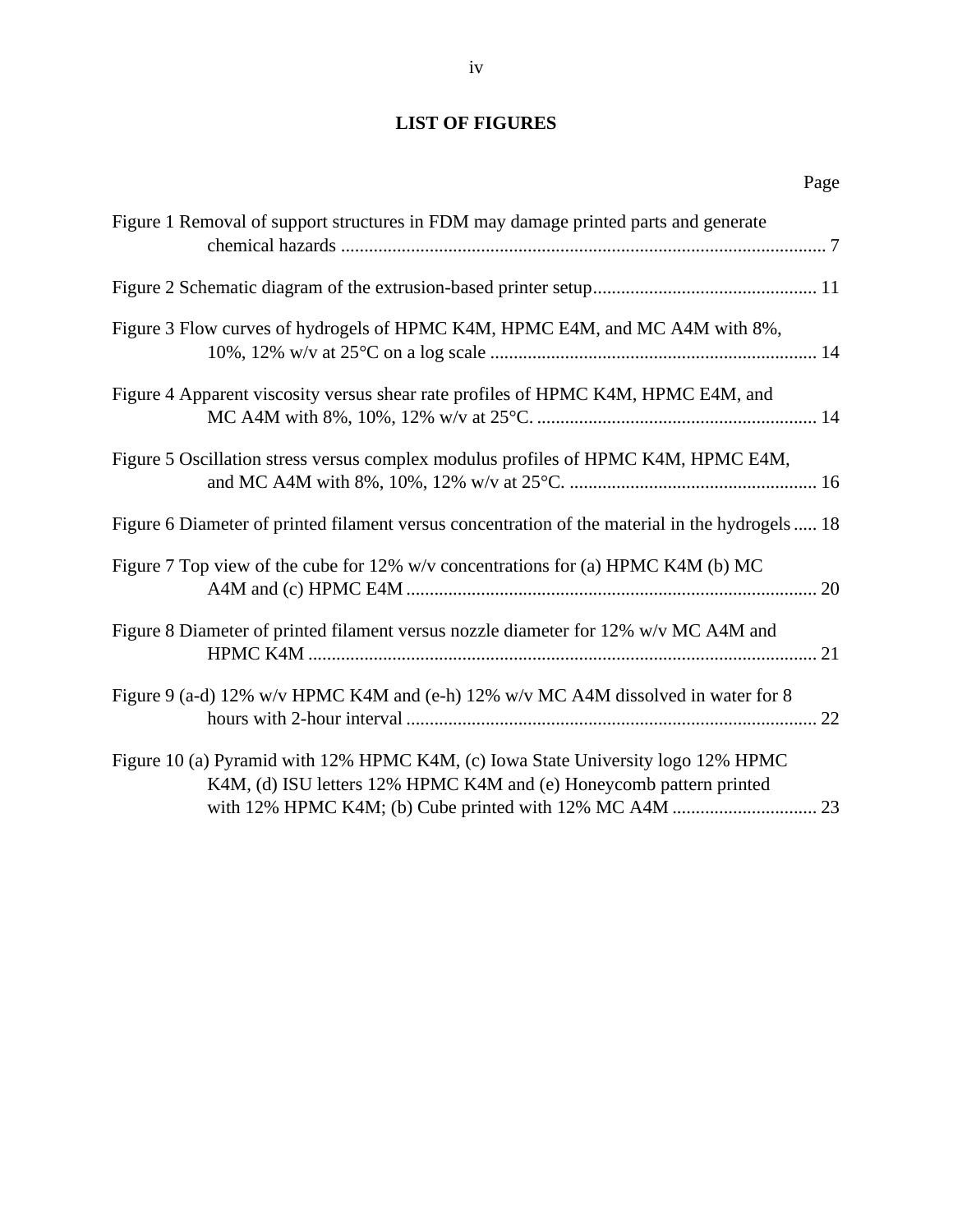# <span id="page-4-0"></span>**LIST OF TABLES**

# Page

| Table 1 Herschel-Bulkley model parameters for the flow curves of HPMC K4M, HPMC |  |
|---------------------------------------------------------------------------------|--|
|                                                                                 |  |
|                                                                                 |  |
|                                                                                 |  |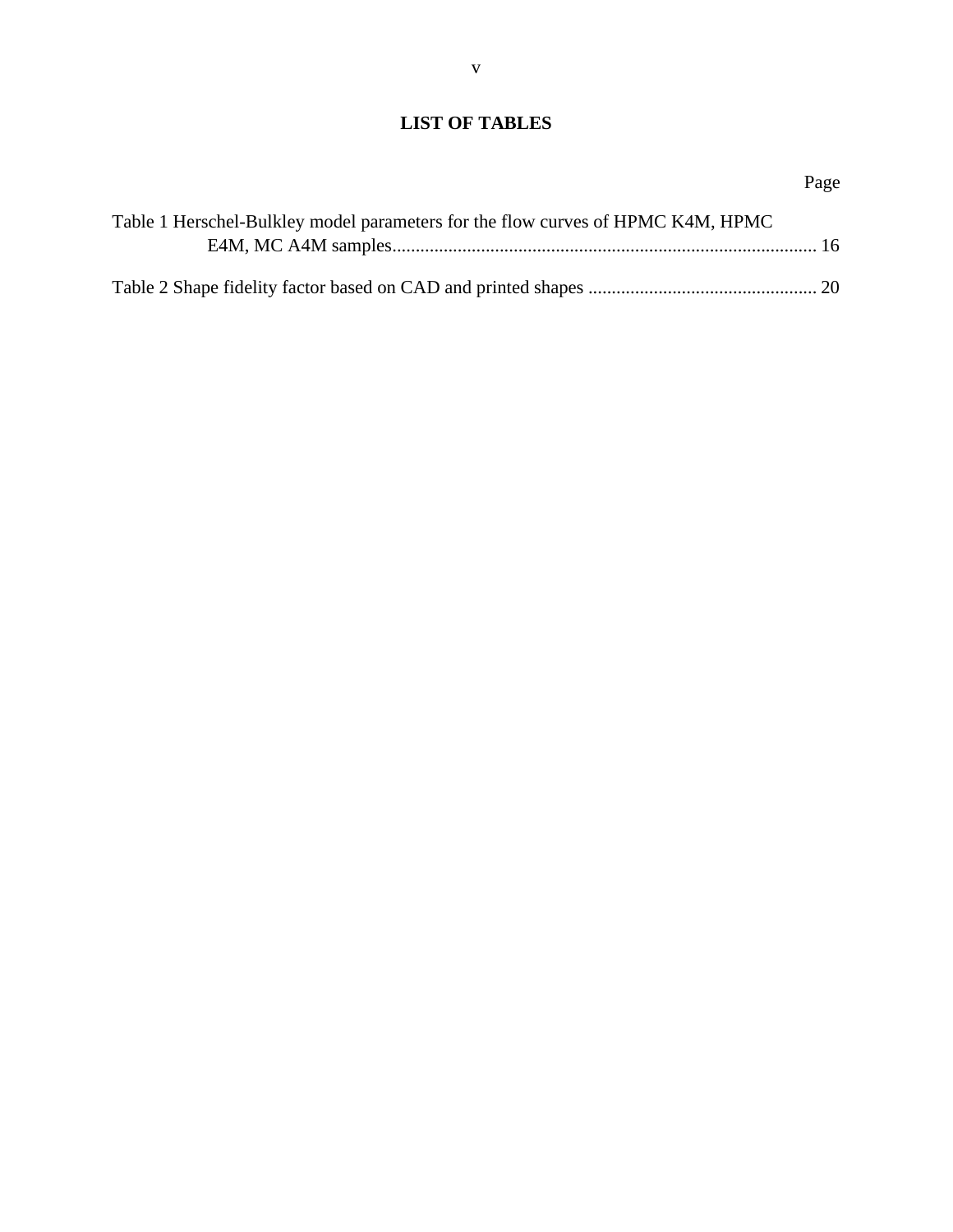# **NOMENCLATURE**

- <span id="page-5-0"></span>FDM fused deposition modeling
- CAD computer aided drawing
- ME material extrusion
- MC methylcellulose
- HPMC hydroxypropyl methylcellulose
- SFF shape fidelity factor
- LVR linear viscoelastic region
- $\eta$  apparent viscosity (Pa·s)
- *G\** complex modulus (Pa)
- $\tau$  shear stress (Pa)
- $\tau_0$  yield stress (Pa)
- $\dot{\gamma}$  shear rate (s<sup>-1</sup>)
- *K* consistency index  $(Pa \cdot s^n)$
- *n* flow behavior index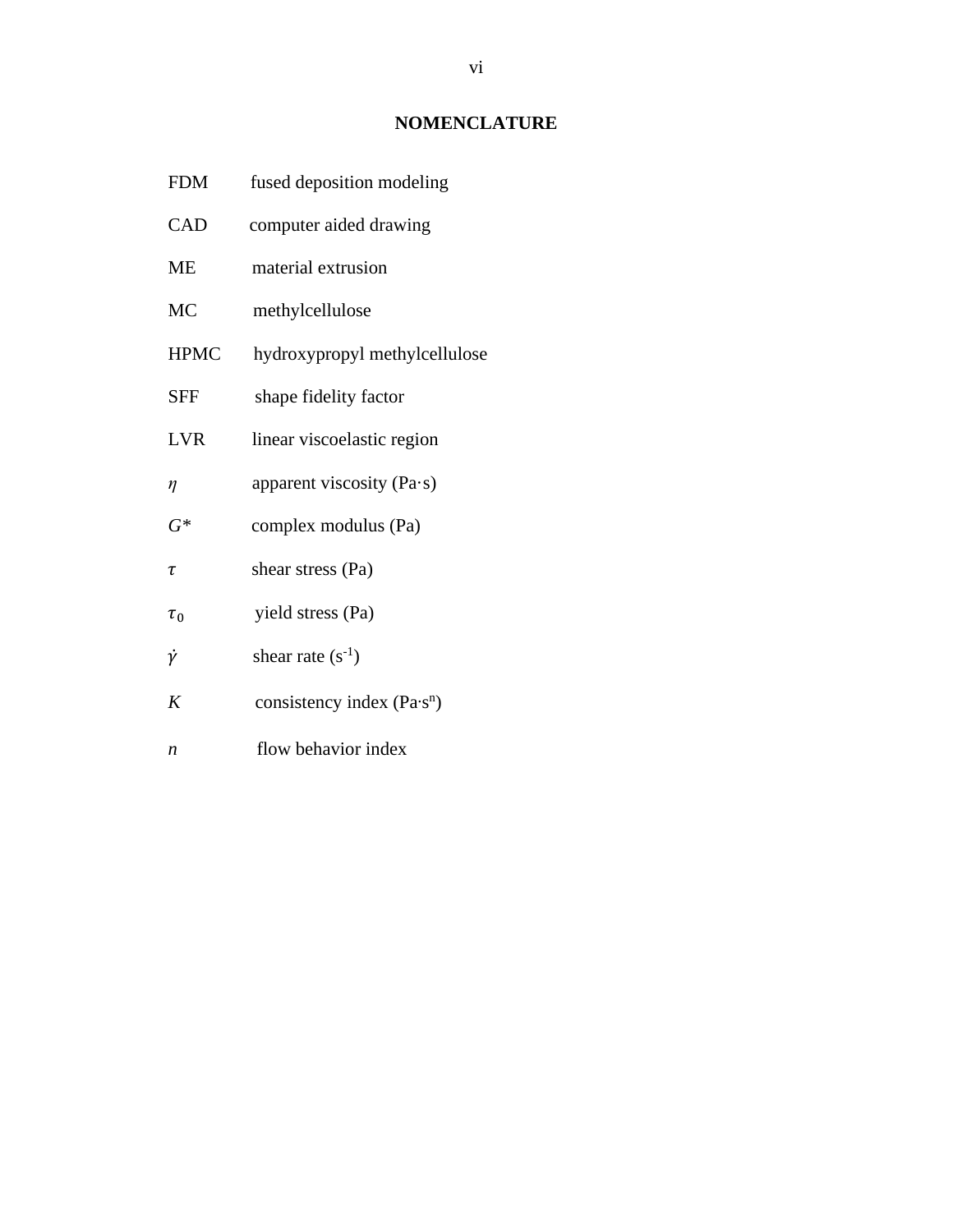# **ACKNOWLEDGMENTS**

<span id="page-6-0"></span>I would like to thank my committee chair, Hantang Qin, and my committee members, Xiaolei Shi, Gul Kremer, and Zheng Junxing, for their guidance and support throughout the course of this research.

I also especially thank my colleagues Yiliang Cheng and Hunter Burnhart who helped me throughout my research work, without whom, this thesis would not have been possible.

Also, I would also like to thank my friends, colleagues, the department faculty and staff for making my time at Iowa State University an enjoyable experience.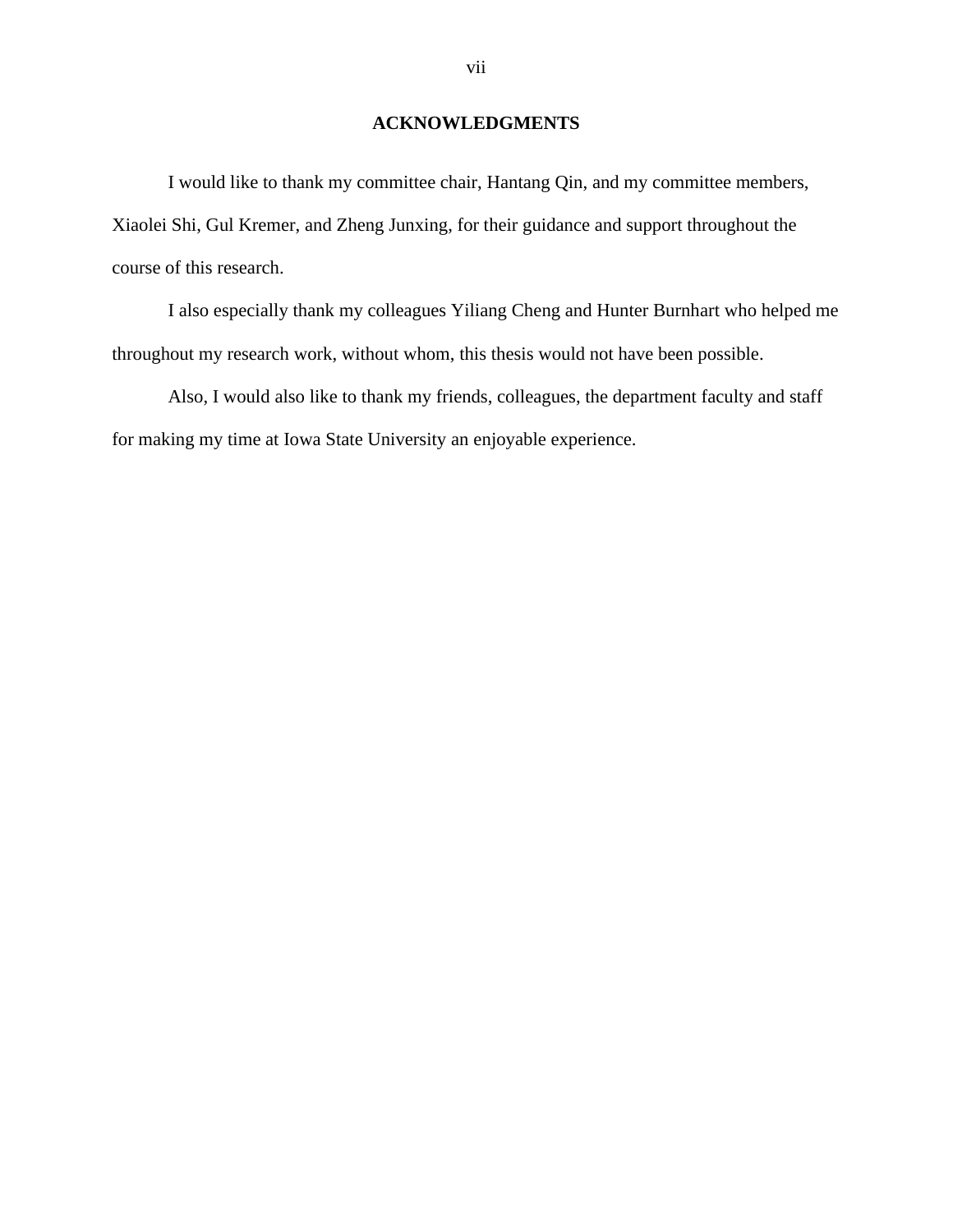#### **ABSTRACT**

<span id="page-7-0"></span>Additive manufacturing processes based on fused deposition modeling (FDM) typically use thermoplastic materials like ABS, PLA, or nylon to fabricate parts layer-by-layer. In order to build a part successfully with complex features such as pores or holes or irregular shapes, the build part requires support structures to hold the deposited material and to prevent the collapse of the finished parts before solidification. The support material acts as a sacrificial layer that should be easily removed later by chemicals/enzymes or broken by mechanical force. The current support materials used with FDM technology have challenges of poor dissolvability in chemical solutions and difficulty to be removed from the finished part. Also, these support materials are usually petroleum-based which has a negative impact on the environment. The goal of the project is to identify a suitable biomaterial for support structures that will eliminate the challenges of poor dissolvability and toxic waste generated by the currently available support materials in the market. This paper is focused on extrusion-based 3D printing process of thermoset biopolymers to fabricate support structures using Material Extrusion (ME). In this study, three biodegradable cellulose derivatives (i.e. MC A4M, HPMC K4M, and HPMC E4M) used with different degrees of substitution of the hydroxyl group. We investigated the effect of concentrations  $(8, 10, \text{ and } 12\% \text{ w/v})$  of all three cellulose derivatives on the rheological properties for understanding their printability. The rheological analysis revealed that all hydrogels exhibit shear-thinning properties with relatively low yield stress. At the same concentration, the apparent viscosity of HPMC K4M tended to be higher than HPMC E4M, followed by MC A4M. The effects of printing parameters (extrusion rate, nozzle diameter, and printing speed) were optimized to obtain the desired three-dimensional structures. The samples of 12% MC A4M and 12% w/v HPMC K4M showed higher complex shear modulus than other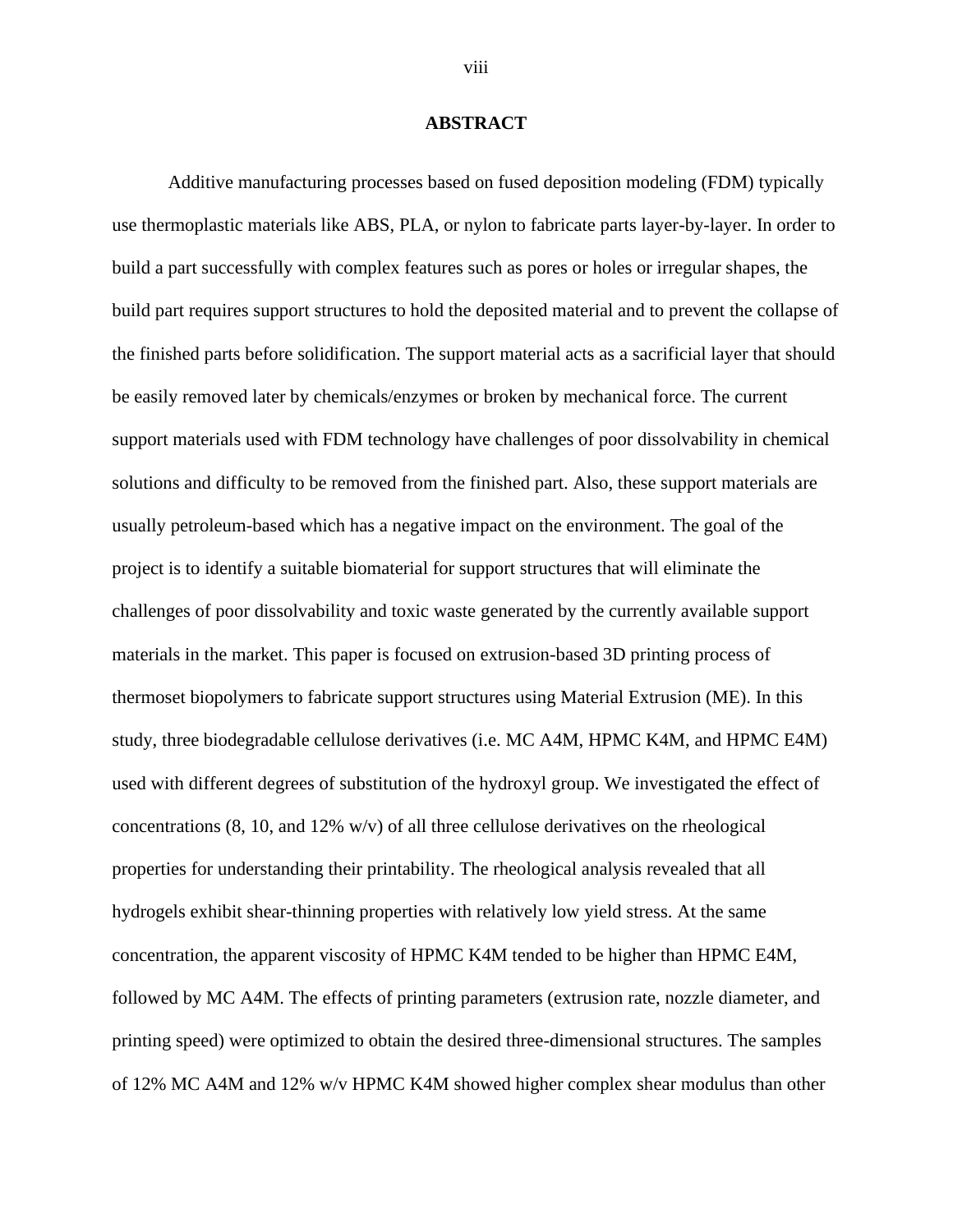materials, which indicated higher rigidity and shape retention capacity of the printed parts. The ideal material for extrusion during printing and least deformation after printing was also observed for 12% MC A4M, which indicated a relationship between rheological properties and printability. The water dissolution of the MC and HPMC hydrogels allowed easy removal of the support structures from the build material. Biopolymers like MC and HPMC, when 3D printed as a support material via ME processes, help in moving closer towards sustainable manufacturing and a circular economy.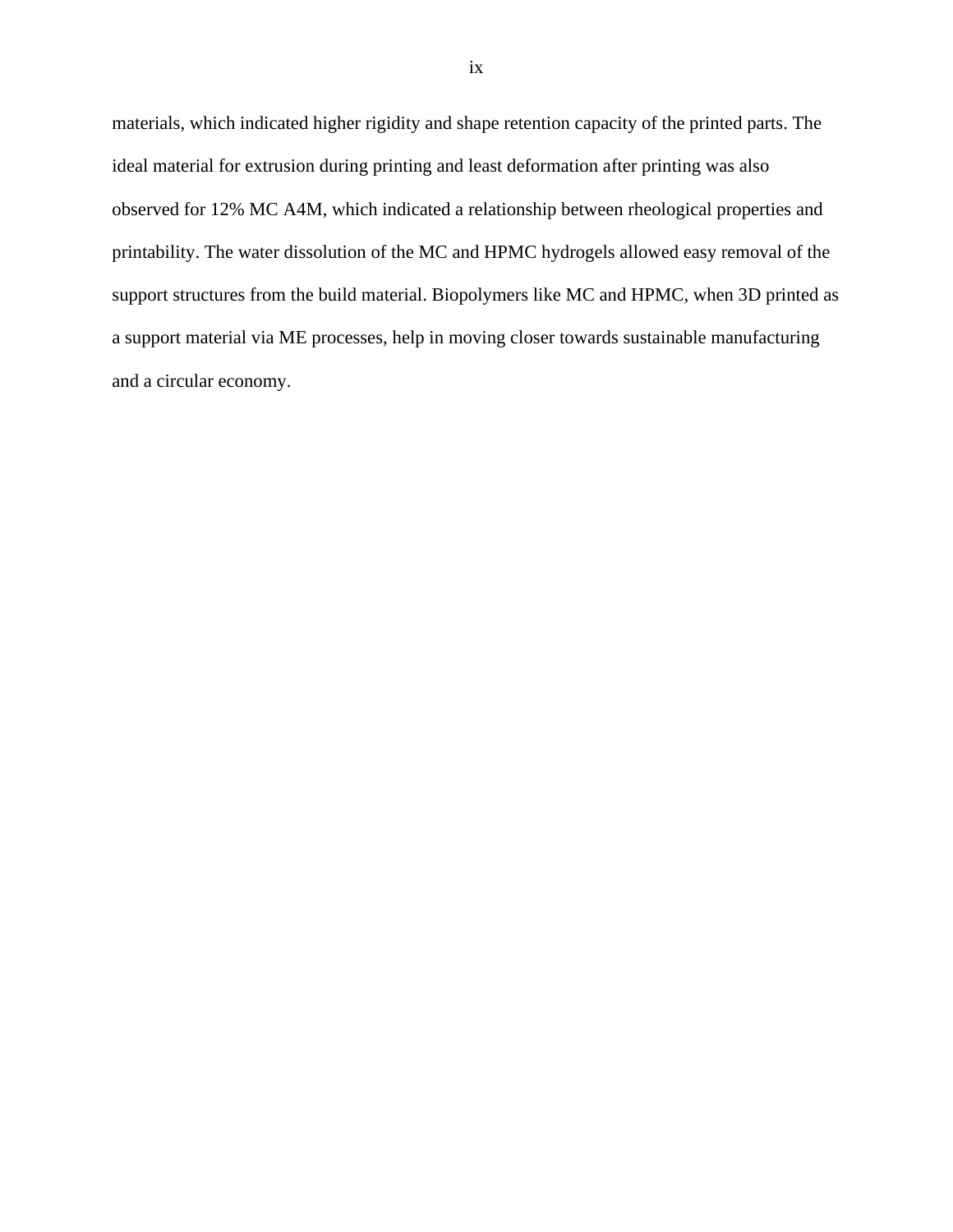### **CHAPTER 1: INTRODUCTION**

<span id="page-9-0"></span>The on-demand economy is booming with 3D Printing as parts are customized when and where required. Three-dimensional (3D) printing is an additive manufacturing technique where successive layers of material printed on top of the previous layer based on digital model data inputs to fabricate the 3D object [1]. The advantages of 3D printing include the capability to form complex geometries, the possibility to integrate different materials through layer-by-layer modeling, speeding up product development cycles, and reducing prototyping cost. It offers a relative low-cost startup and supply chain to produce customized printed objects [2]. Fused deposition modeling (FDM) and material extrusion (ME) are the two most widely used 3D printing techniques. FDM technology developed in the early 1990's used polymers as the build material, e.g. Acrylonitrile Butadiene Styrene (ABS), Nylon, Polylactic Acid (PLA) [3].

#### **1.1 Motivation**

<span id="page-9-1"></span>For constructing a three-dimensional part in FDM based 3D printing system requires support structures along with the primary structure for intricate and overhanging parts. The support structure is printed with a support material whereas primary structures are printed with primary or build material. Commercially available support materials in the market are high impact polystyrene (HIPS), Acrylic copolymers i.e. SR series from Stratasys, PVA etc. The support structure is a redundant part; hence it must be separated from the primary structure. The primary material should be handled carefully while removing the support material. These support materials are mostly petroleum plastics like the primary material in FDM based 3D printing. These plastics are non-renewable, non-biocompatible materials that are difficult to recycle.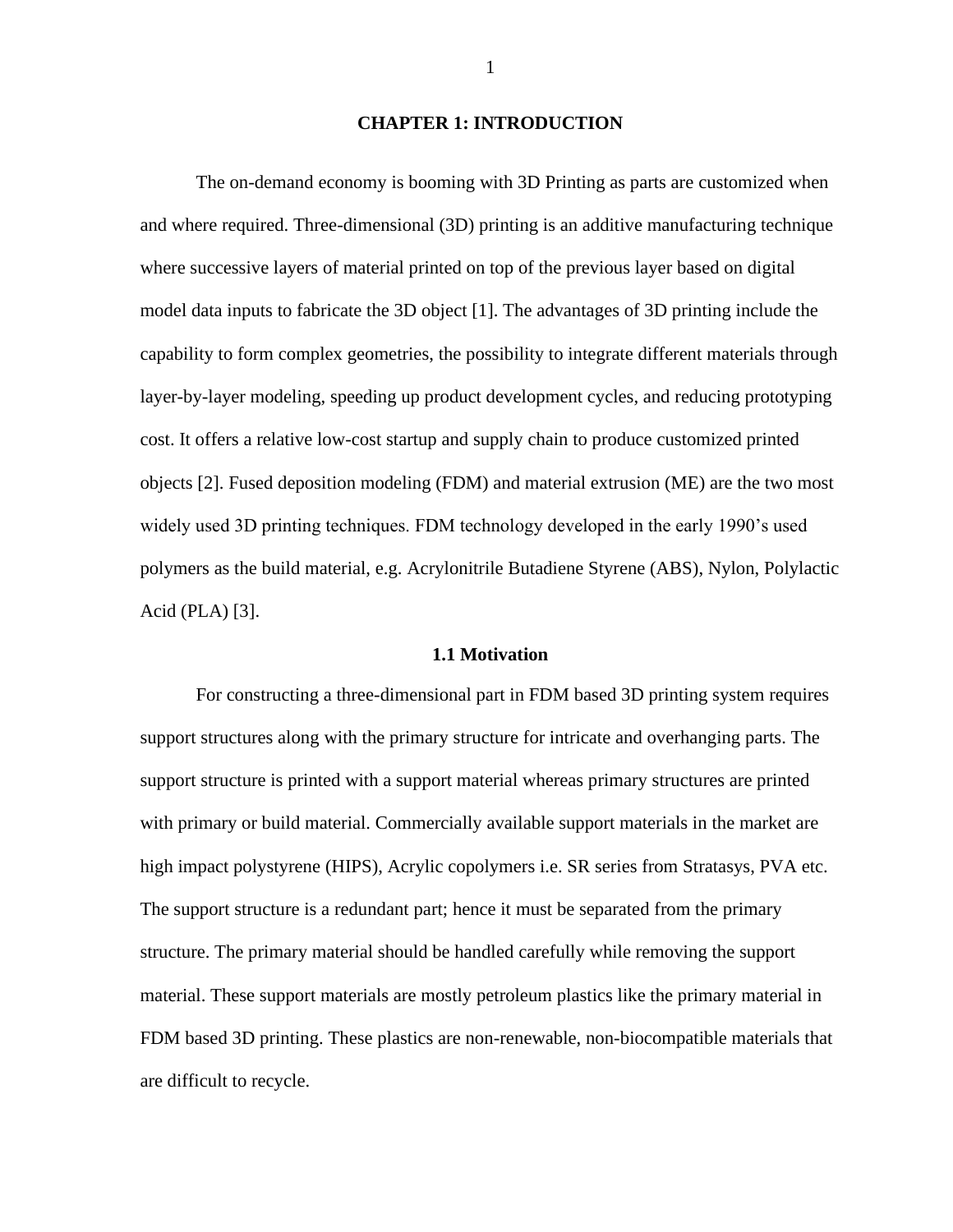Moreover, the support material is sometimes difficult to separate from the build material. The current support removal techniques leave behind toxic waste as it involves the use of chemical solvents. As of now, in FDM based 3D printing, there are no existing plantbased biomaterials that could be used as support material. Due to the drawbacks of the currently available support materials for 3D printing, there was a need for studying another support material. If plant-based cellulose derivatives used as a support material, it can act as a substitute for environmentally problematic plastics. This study focusses on assessing the printability and solubility of the plant-based cellulose derivatives in an environmentally friendly solvent.

# **1.2 Outline of the Thesis**

<span id="page-10-0"></span>This study focuses on finding an alternative suitable support material that could not only be 3D printed but also easily dissolved without the generation of toxic waste and hazardous fumes. Moreover, in the post-processing stage, the support material should be easily removable from the primary part by using an eco-friendly solvent. The modified cellulose ethers were mixed with water to form hydrogels with different compositions. The hydrogels with different compositions were further used for material characterization. To examine the printability of the materials, samples were subjected to rheological tests to assess their rheological properties. Based on the rheology results, the hydrogels were further investigated for dimensional accuracy. In the next stage, by varying the printer parameters with different concentrations of MC and HPMC, optimum parameters for accurate and stable 3D printing were explored. Further, to analyze the dissolvability of the hydrogels in water a solubility test was carried out. On solidification, the removal of plant-based support material from the build part will be faster and easier for FDM based 3D printing users.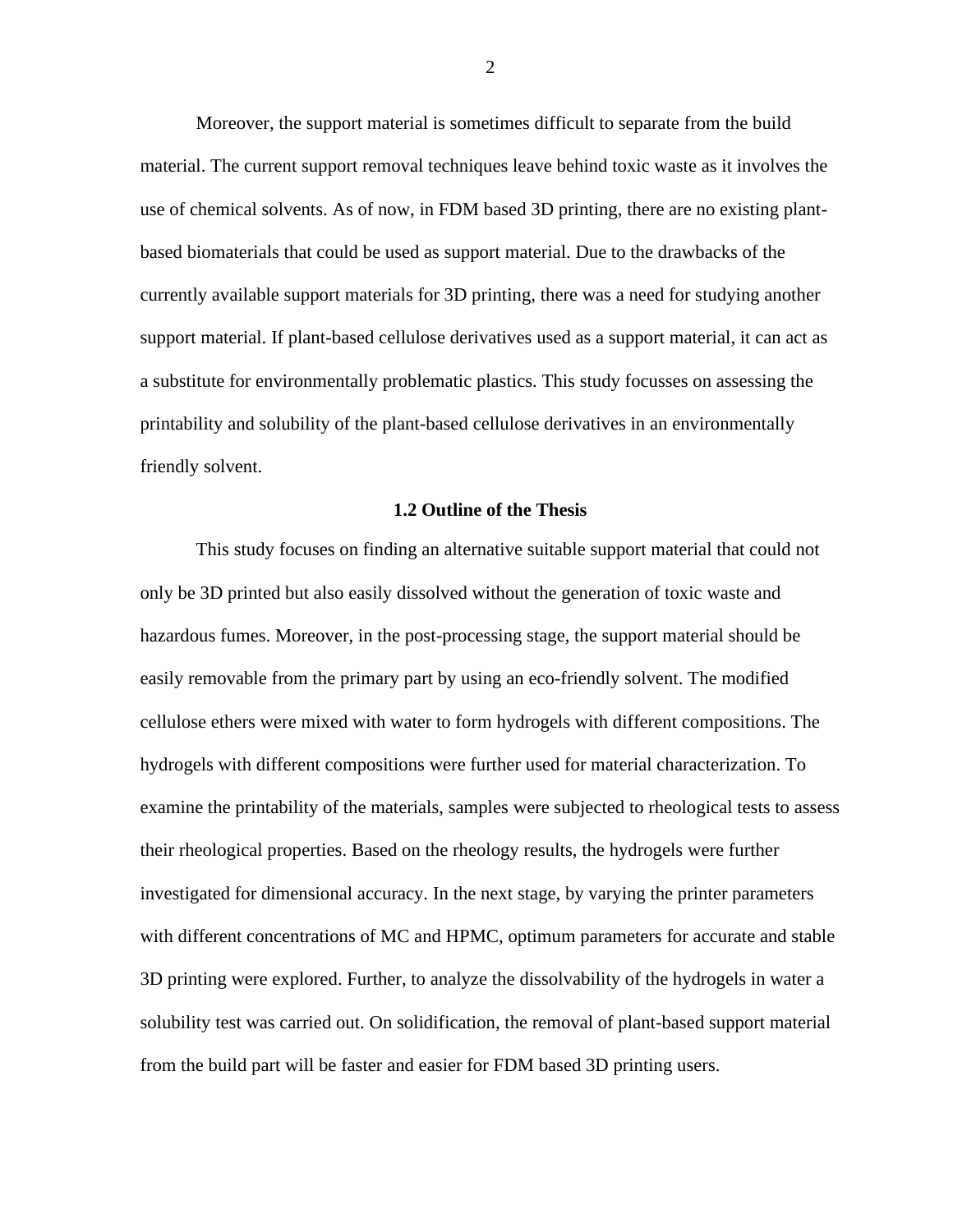#### **CHAPTER 2: LITERATURE REVIEW**

<span id="page-11-0"></span>3D Printing is a process of prototyping where a part/product is built from its CAD (Computer-aided design) model. There are various 3D printing methods such as Digital light processing (DLP), Fused deposition modelling (FDM), Selective laser sintering (SLS), Selective laser melting (SLM), Electron beam melting (EBM), Laminated object manufacturing etc. This technology is extensively being used to make complex and customized products, which range from dental applications and intricate jewelry to parts for cars and aircraft. 3D printing facilitates faster development of ideas by creating prototypes with ease, thus saving time and money.

### **2.1 Fused Deposition Modeling**

<span id="page-11-1"></span>FDM is a rapid prototyping technique based on surface chemistry, thermal energy and layer manufacturing technology [4]. The part is initially designed in CAD and converted into an STL file (Stereolithography file format), to examine for defects like flip triangles, missing facets, overlapping facets, etc. and repaired if found faulty [5]. This defect free STL file is input into slicing software, which mathematically slices the model for build process. During the build process, filaments of thermoplastic, heated to its melting temperature are extruded layer by layer from a nozzle tip, which moves along the X-Y direction. The extruded material hardens upon solidification and bonds with the preceding layer. The base plate is maintained at a lower temperature to aid the cooling of the material when laid on it. Once the first layer of material laid, the platform lowers itself to allow the nozzle to lay the second layer onto it. Support layers are built along the way, fastened to the part either with a second weaker material or with perforated junction [4]. The main advantages of FDM include the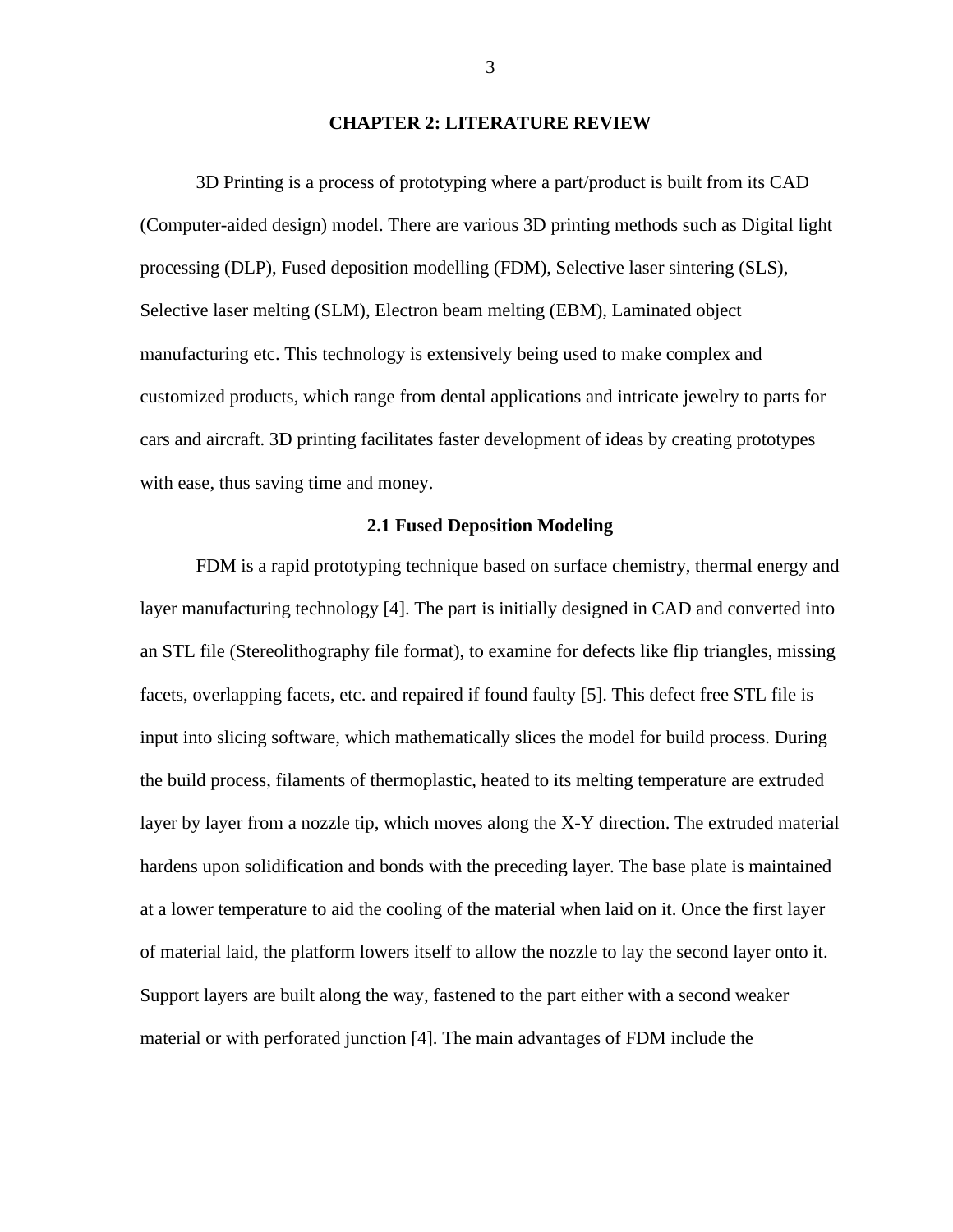availability of a wide variety of thermoplastics, low maintenance cost, little need for supervision, and low-temperature operations [6].

#### **2.2 Extrusion Deposition Printing**

<span id="page-12-0"></span>Extrusion based systems can be visualized as, like toothpaste extrusion from the tube; the material is forced through a nozzle when pressure is applied [7]. The difference between FDM and material extrusion(ME) system is the material used in the FDM system is in the filament form, whereas the material in the extrusion-based system is in the form of ink/gel.

In some cases, the FDM system requires support structures to build a part successfully [8]. The support structure acts as a sacrificial layer and enables the formation of cavities, hollow sections, and complex overhanging features for the build material. The support material is useful for other purposes as well, e.g., to minimize warping from the build material and to enable relative motion between two components. Support material can be printed with either similar deposition techniques as used in FDM for materials with high melting temperature, or with ME technique, which conducts direct extrusion of the prepared material from the paste extruder. For 3D printing of biopolymer and hydrocolloid materials as support material, the ME process is preferred due to the extrudability of such materials at ambient temperature. These biopolymer materials are typically thermoset instead of thermoplastic, which means they do not melt upon heating for extrusion like plastics, but form hydrogels with heat [9]. The hydrogels can be prepared and filled into paste extruder and then 3D printed as it is. The support material is subsequently removed or dissolved after the primary part is 3D printed [10].

The support material should be removable or be dissolvable without affecting the build material [11]. The present support materials used in the FDM system have challenges in terms of removability and sustainability. The use of pliers to remove the support structure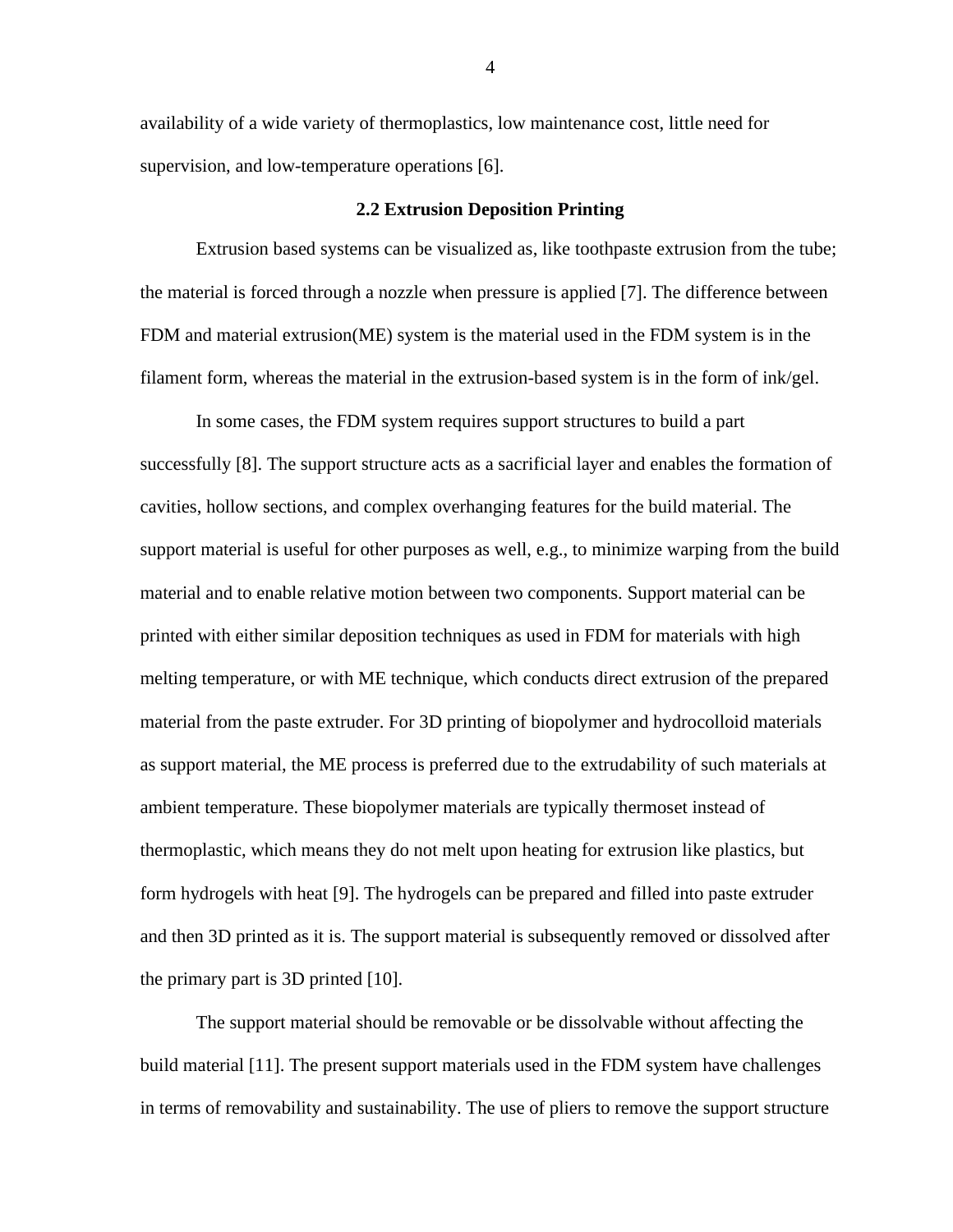mechanically leaves some defective burrs on the surface of the primary part. Moreover, in such a process, some amount of support material is leftover in the cavities of support structures [12]. Another technique is heating the support material to a temperature above its melting point to remove the support material from the build material with minimum residue. In these cases, there will be an undesirable oily residue left on the printed three-dimensional part. Furthermore, the use of elevated temperatures to melt the support structures may affect the mechanical performance of the finished three-dimensional part resulting in part deformation or failure [13].

In FDM based ABS printing, polyvinyl alcohol (PVA) is commonly used as support material as it is a biodegradable material. After the primary part is printed and solidified, the support part fabricated with PVA is dissolved in a solution of isopropyl alcohol and potassium hydroxide to remove the support structures; however, it generates hazardous and toxic wastes [14]. Another commonly used support material is high impact polystyrene (HIPS), which can be dissolved by limonene for removal after 3D printing, but this process generates harmful toxic fumes [13]. The acrylic copolymer has been used as commercial support materials (e.g. SR series from Stratasys) to support FDM based 3D printing. However, they all have limitations during removal process. Manual mechanical removal only works for simple support structures, while bath decomposition generates hazardous bath solutions and chemical wastes that are not sustainable. Personal protective equipment, safe disposal methods according to local regulations and safe handling are required for post processing of acrylic polymer-based support materials.

US Patent No. 5, 503,785 disclosed that a release material can be deposited as a thin coating between the build material and the support material. The release material is a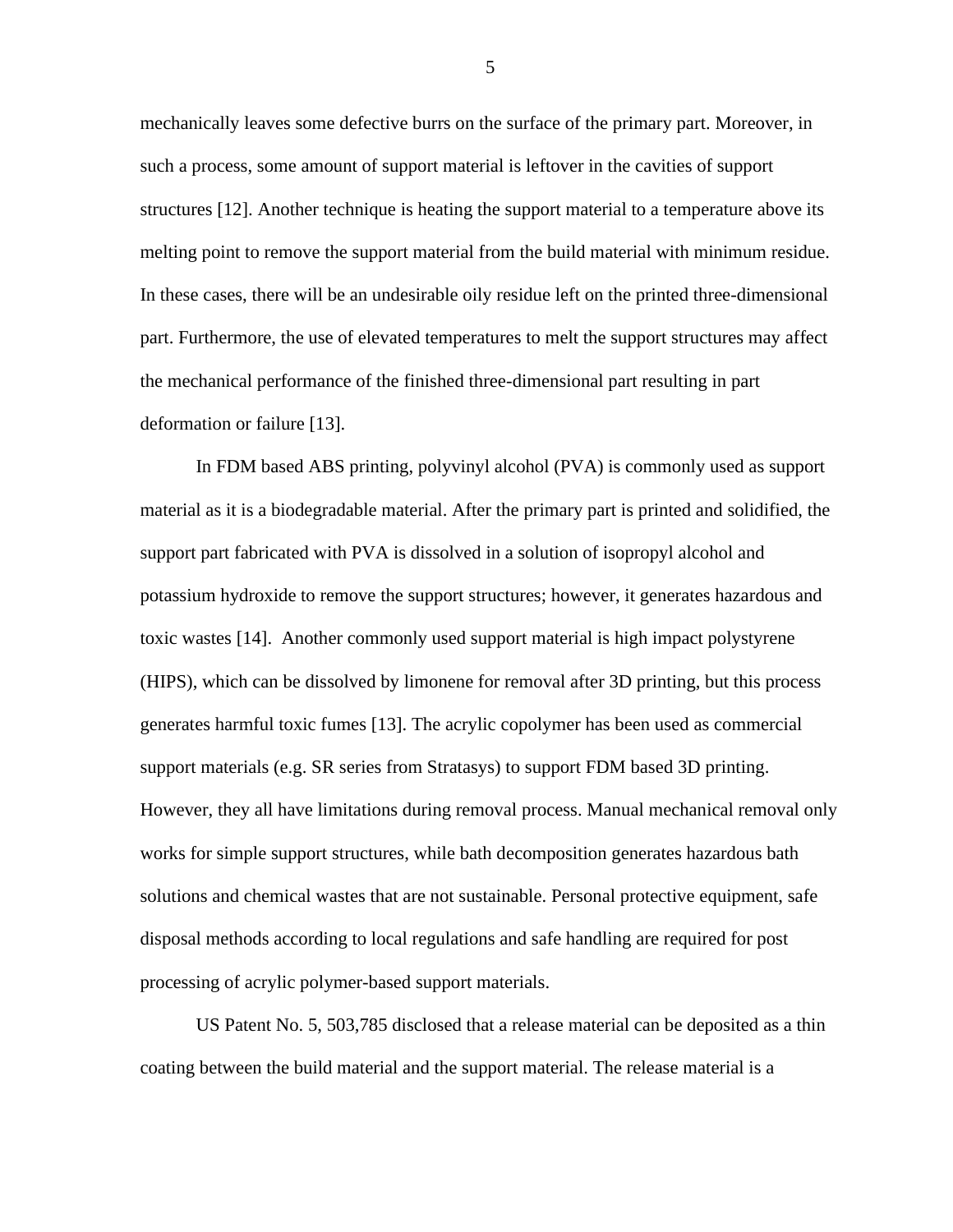hydrocarbon wax or a water-soluble wax, acrylates, polyethylene oxide, glycol-based polymers, polyvinyl pyrrolidone-based polymers, methyl vinyl ethers, maleic acid-based polymers, polyoxazoline-based polymers, Polyquaternium II or conventional mold release materials, such as fluorochemicals, silicones paraffins or polyethylene's. Depending on the type of release layer, it may also leave an undesirable oily residue on the completed threedimensional part. Moreover, the release layer adds complexity to the three-dimensional printing of the parts [15].

US Patent. No.  $6,070,107$  proposes the use of poly(2 - ethyl - 2 - oxazolidine) as water-soluble support and mold material. However, on thermal decomposition of poly(2 ethyl - 2 - oxazolidine) fumes are generated, specifically, nitrogen oxides and carbon oxide, as disclosed in its Material Safety Data Sheet [16].

Over the past few years, numerous research studies focusing on hydrocolloids and food materials have been done by adapting extrusion based FDM techniques. These materials are prepared before printing in the form of pastes and then extruded layer by layer without the need for melting the material [17]. This ME technique is suitable for materials that can be extruded at ambient temperature or slightly elevated temperature. For 3D printing, the materials are viscoelastic materials that are homogeneous and suitable for extrusion under certain conditions, as well as have excellent shape retention capacity. In general, the printability of the materials is related to viscoelastic properties represented by storage and loss modulus, viscosity and yield stress [18]. Liu et al. (2017) established the precision printing of extrusion-based materials by studying the importance of the rheological properties of the edible inks. For extrusion-based printers, it is crucial to understand the rheological properties of the material to be printed. The rheological parameters that may relate to the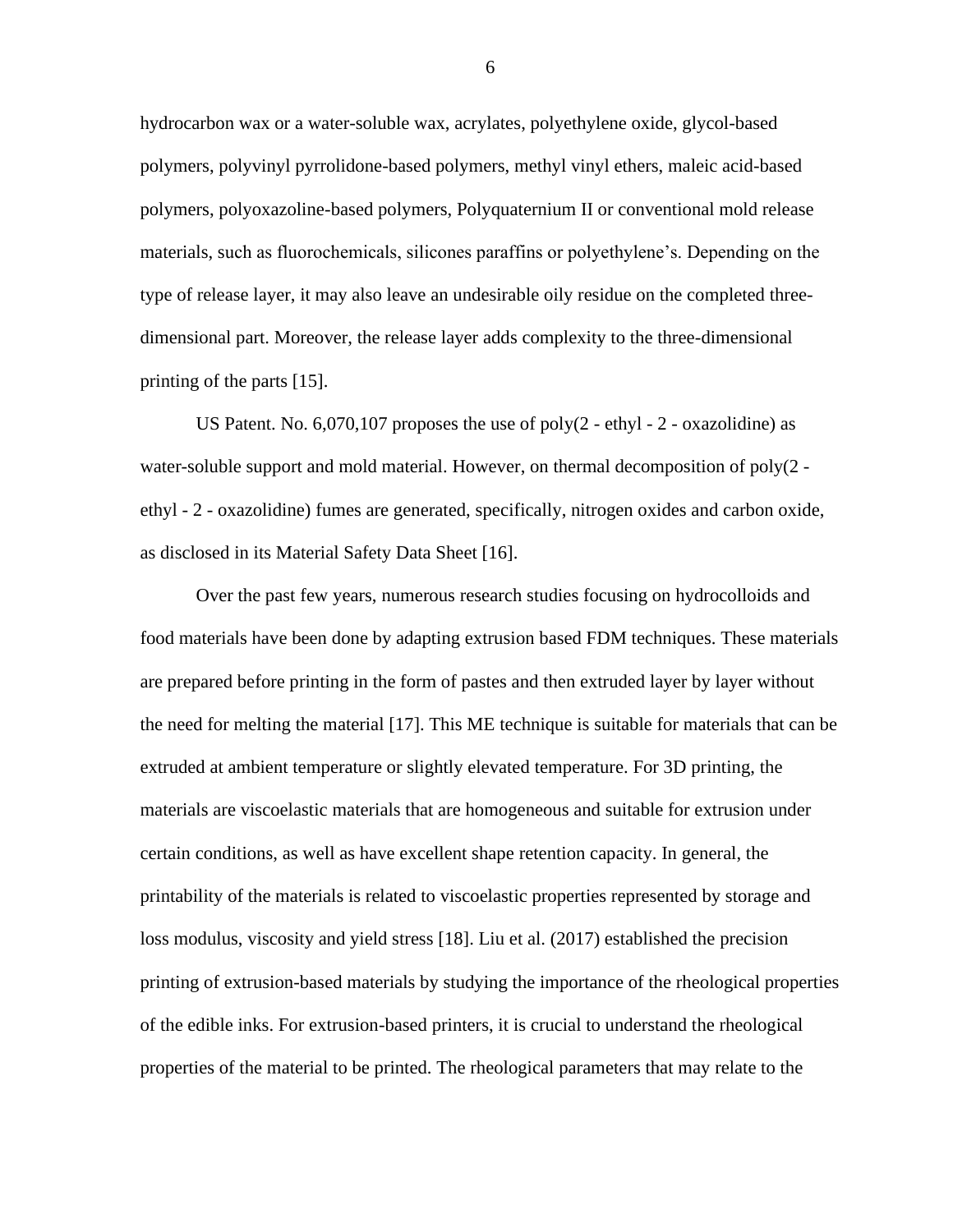extrudability during printing and deformation post-printing are viscosity, yield stress, and viscoelastic modulus [19]. The support material should exhibit suitable rheological properties for their compatibility with extrusion-based printers.



Figure 1 *Removal of support structures in FDM may damage printed parts and generate chemical hazards*

<span id="page-15-0"></span>One group of the potential materials suitable for ME based 3D printing for support structures are cellulose derivatives. Cellulose is one of the most used natural polymers on the planet. Cellulose is hydrophilic, but as it has many hydroxyl groups that form hydrogen bonds, the intramolecular hydrogen bonding prevents itself from being dissolved in water. When the hydroxyl groups of cellulose structure are modified by methoxyl groups and hydroxypropyl groups, the derived semi-synthesized cellulose derivatives become watersoluble [20]. Methylcellulose (MC) is the simplest cellulose derivative and hydroxypropyl methylcellulose (HPMC) is a nonionic cellulose derivative material. The modified cellulose derivatives are widely used in the food industry and pharmacy field, such as a thickening agent in foods or drug matrix for controlled drug delivery, respectively [20, 21]. Cellulose ethers exhibit thermal gelation property, which is suitable for 3D printing of support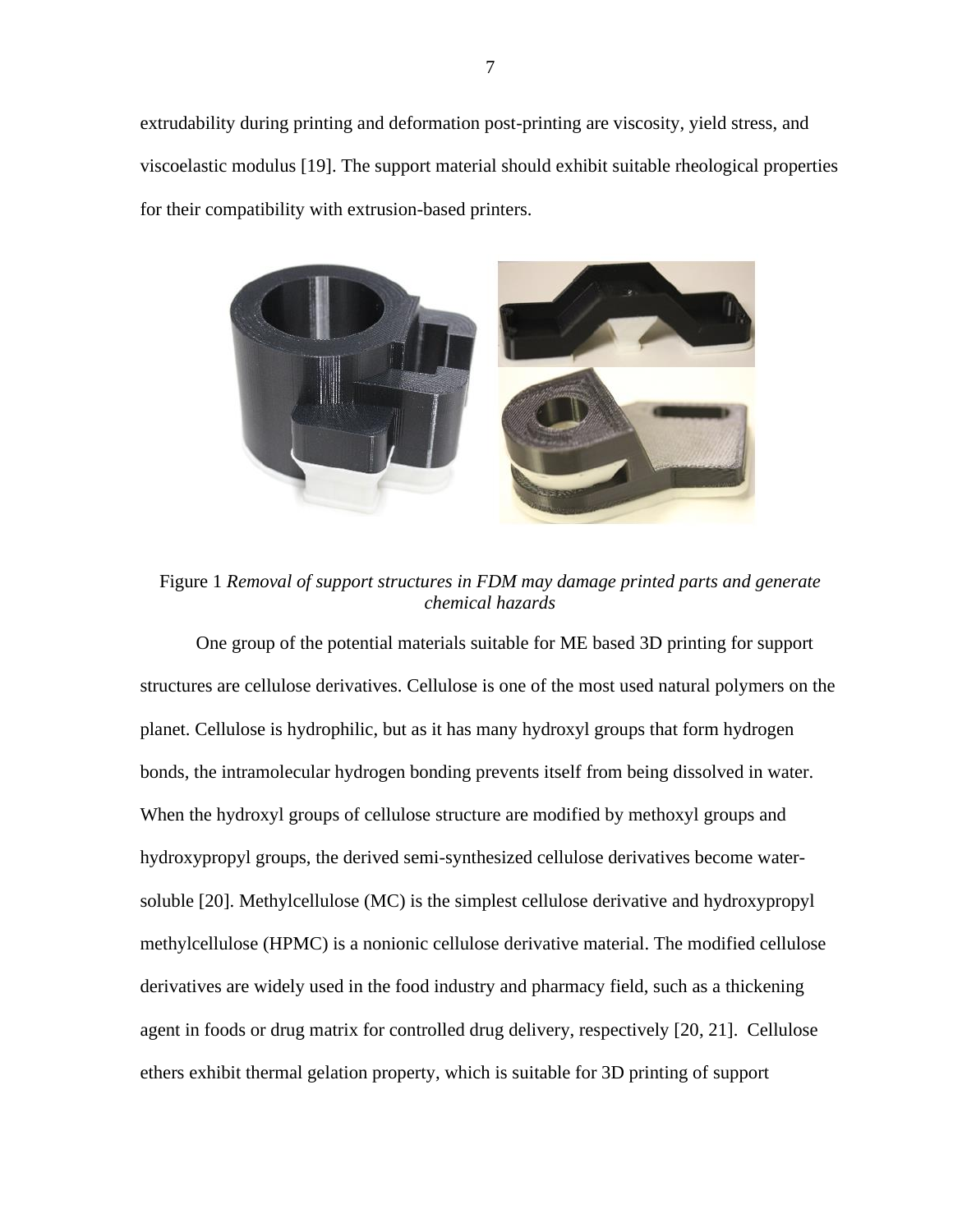materials [22]. Such materials form gels upon heating and liquefy on cooling [23]. This thermal gelation property will make the hydrogels of cellulose ethers to dissolve easily in water. Typically, the major industrial source of cellulose is from plants such as refined cotton with an alkaline treatment. The cellulose derivatives such as MC and HPMC can be derived from cellulose by different processes such as oxidation, micronization, etherification and esterification [24].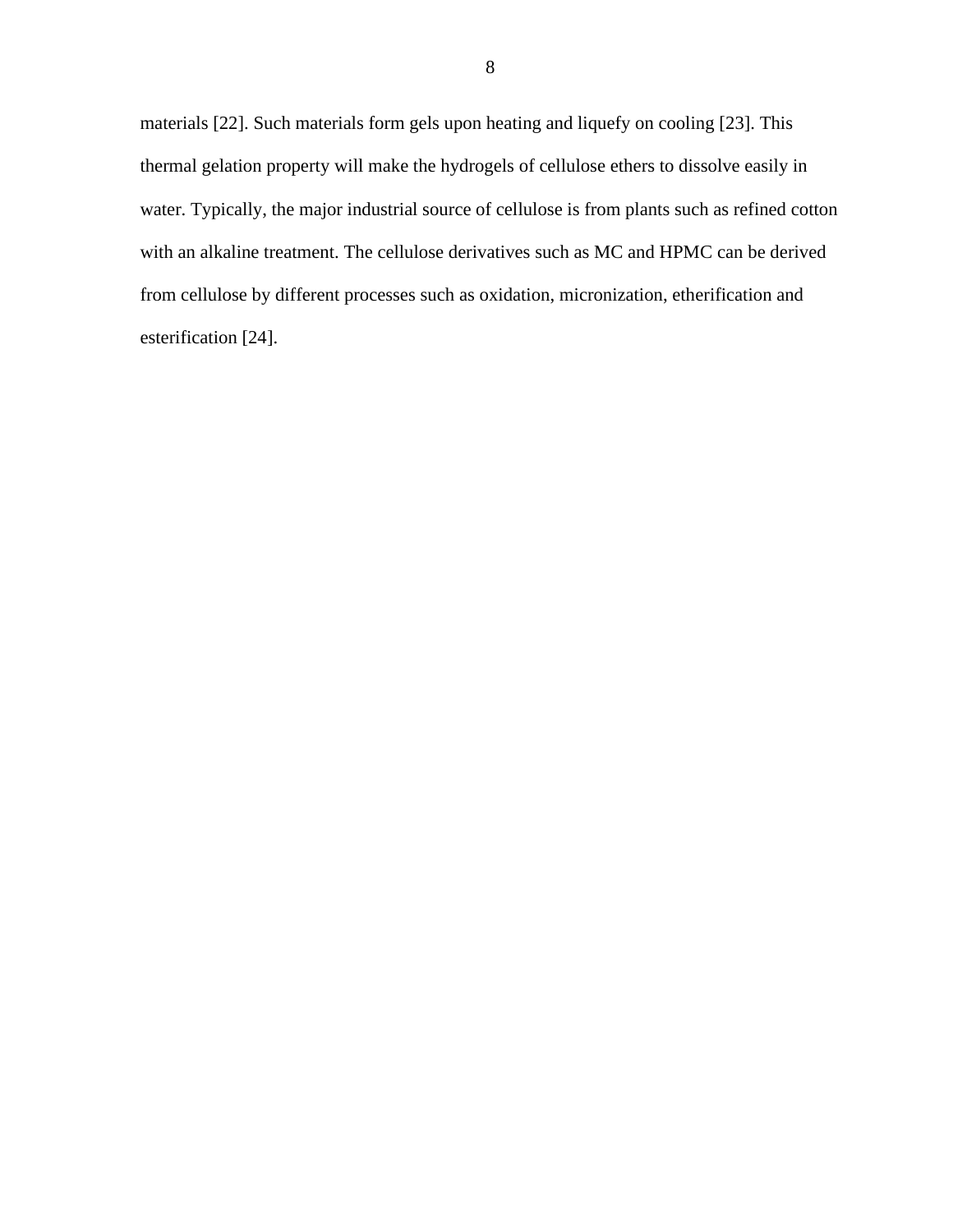## <span id="page-17-0"></span>**CHAPTER 3. MATERIAL CHARACTERIZATION AND PRINTER DESIGN**

#### **3.1 Material Characterization**

#### <span id="page-17-2"></span><span id="page-17-1"></span>**3.1.1 Materials**

Cellulose is one of the most abundant polymers on Earth, mostly produced by plants. It is extensively used as a raw material in the paper industry in the production of paper and cardboard products [25]. Cellulose can be chemically modified to obtain cellulose derivatives to obtain desired properties. Cellulose ethers and Cellulose esters are two main groups of cellulose derivatives available in the market with different mechanical and pharmaceutical properties [26]. The three different materials of cellulose ether derivatives used in this study are MC A4M, HPMC E4M and HPMC K4M (J. Rettenmaier USA LP, Schoolcraft, MI). The degree of substitution (DS) of methoxyl groups for MC A4M is 27.5-31.5%. The DS of methoxyl groups is 28-30% for HPMC E4M and 19-24% for HPMC K4M, respectively. The DS of the hydroxypropyl group is 7-12% for E4M and 4-12% for K4M. All three materials have a viscosity of 3000-5600 mPa·s in 2% solution at 20°C.

The samples were prepared by mixing the powder into deionized water at 70°C to achieve different concentrations of 8%, 10%, 12% w/v. After cooling down to room temperature (25°C), all samples were centrifuged at 5000 rpm for 10 min to make homogenous hydrogels.

## <span id="page-17-3"></span>**3.1.2 Rheological characterization**

The study of rheological properties is critical to determine the effect of concentration on the printability and deformation of material during 3D printing. Firstly, the flow ramp test was conducted to determine the flow behavior and apparent viscosity of different materials at different concentrations. Then the yield stress and complex modulus were determined via the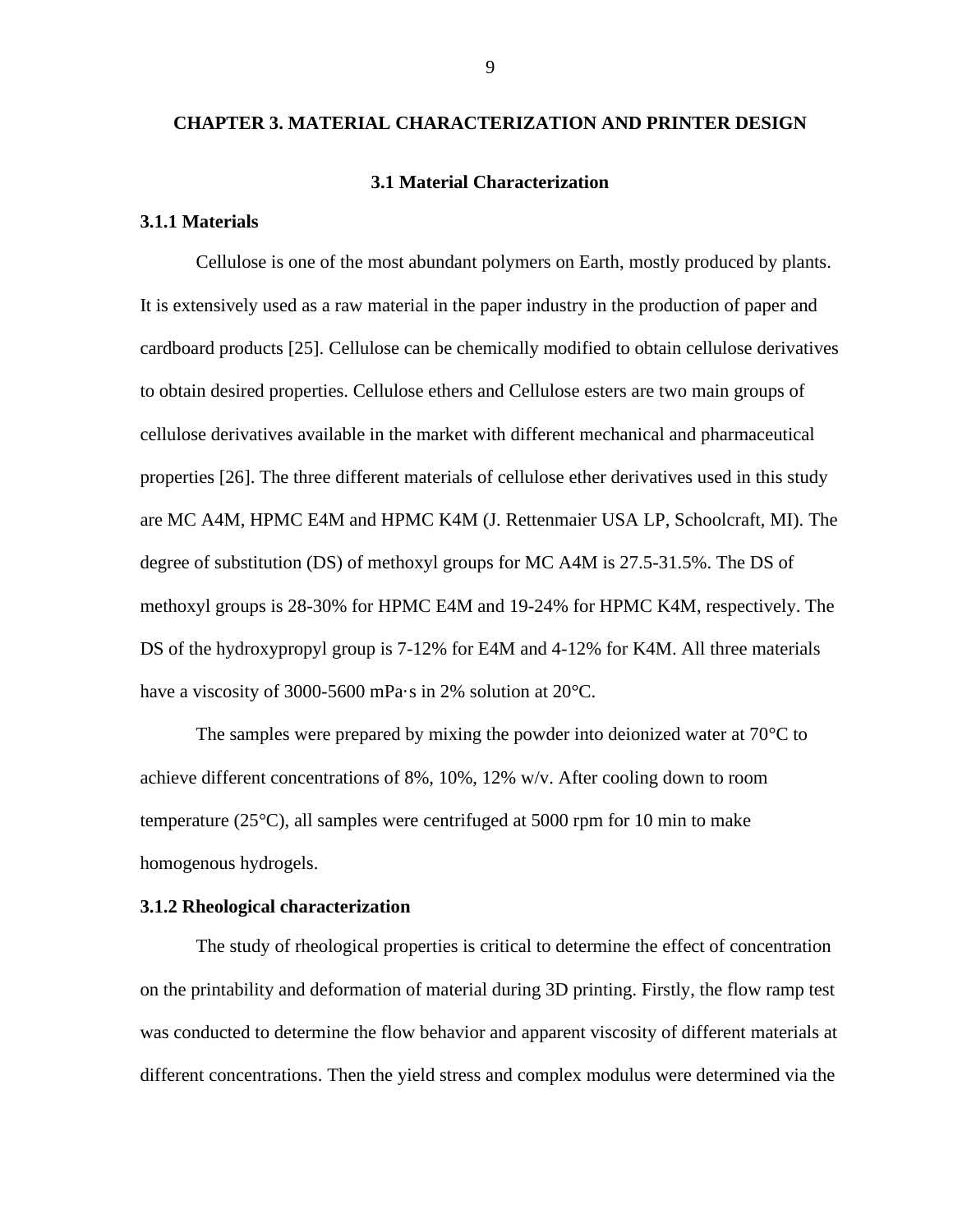oscillatory stress sweep test. The estimate of yield stress derived from the oscillatory sweep stress test was fitted into the Herschel-Bulkley model to obtain the values of flow consistency (*K*) and flow behavior index (*n*).

The samples prepared were subjected to rheological tests to assess their suitability for 3D printing. These tests were performed using a rotational rheometer (TA Instruments Discovery HR-2, USA) using parallel geometry plates (Peltier plate steel - 110870 40 mm plate) at a gap size of 1 mm under 25°C. Before the test, the excess material between the plates was trimmed. Both flow ramp test and oscillatory stress sweep test were conducted for each sample for 3 repetitions. Before the test, the samples were rest for 10 min between the parallels plates to achieve a steady state. To avoid evaporation, the sample and geometry plates were covered by a rheometer protect lid.

In the flow ramp test, the shear rate was set at  $0.1$ -30 s<sup>-1</sup> with linear test mode and the runtime was set at 30s. Apparent viscosity  $(\eta)$  was calculated by dividing shear stress to shear rate, with the unit of Pa·s. The flow curves were fitted to the Herschel-Bulkley model (Equation 1) as follows [27]:

$$
\tau = \tau_0 + K \dot{\gamma}^n \tag{1}
$$

where  $\tau$  means shear stress (Pa),  $\tau_0$  is yield stress (Pa),  $\dot{\gamma}$  is the shear rate (s<sup>-1</sup>), *K* is the consistency index ( $Pa$ <sup>s2</sup>), and *n* is the flow behavior index. As yield stress was determined by the oscillatory stress sweep test described below, *K* and *n* were calculated with the data derived from the flow ramp test according to Equation 1.

The oscillatory stress sweep test was performed at a frequency of 0.5 Hz. The sample was subjected to increasing sweep stress of 0.1-1000 Pa and the resulting strain was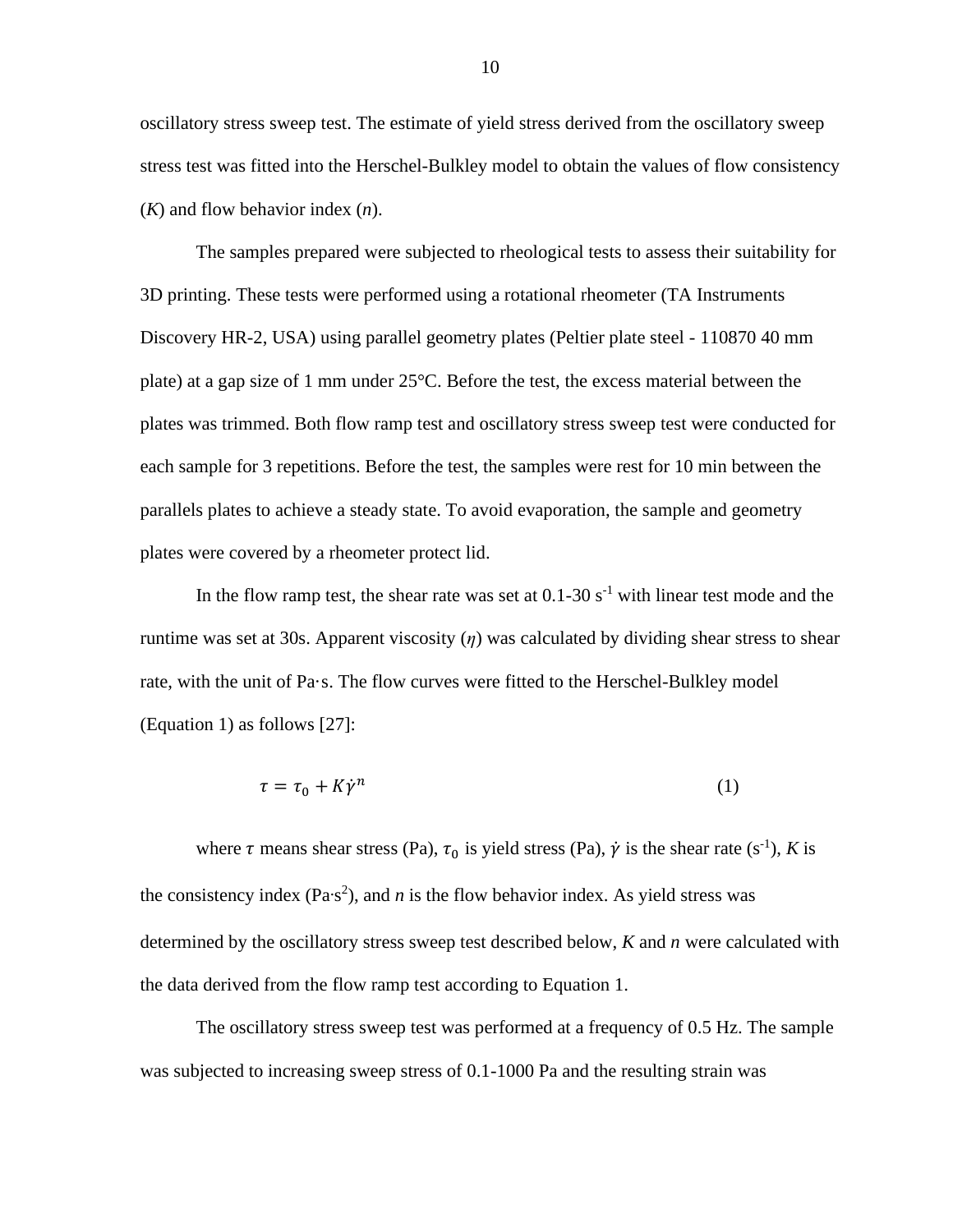recorded. Complex modulus (*G\**) is calculated as the ratio of stress over the corresponding strain. When the sweep stress is below specific stress, there is a linear viscoelastic region (*LVR*) where the stress and strain are linearly proportional to each other and the *G\** within the *LVR* is constant. The endpoint of the *LVR* corresponding to a specific stress value is considered as the critical stress [28]. For this study, the end of the *LVR* is marked by the first point where the *G\** dropped by 10% of the *G\** within the *LVR*, and the corresponding stress at this point is referred to as the estimate of yield stress.

#### **3.2 3D Printer Setup**

<span id="page-19-0"></span>A customized extrusion-based printer is demonstrated in Fig. 2. A spur gear mechanism controlled by the motor drives the piston that allows the material in the syringe to extrude to fabricate part layer-by-layer on a plate. The base plate can cover X and Y directional movements, whereas the nozzle increments the height in Z-direction to print on top of each layer. The sliced part/design of the final product is fed into the 3D printer as G-Codes.



<span id="page-19-1"></span>Figure 2 *Schematic diagram of the extrusion-based printer setup*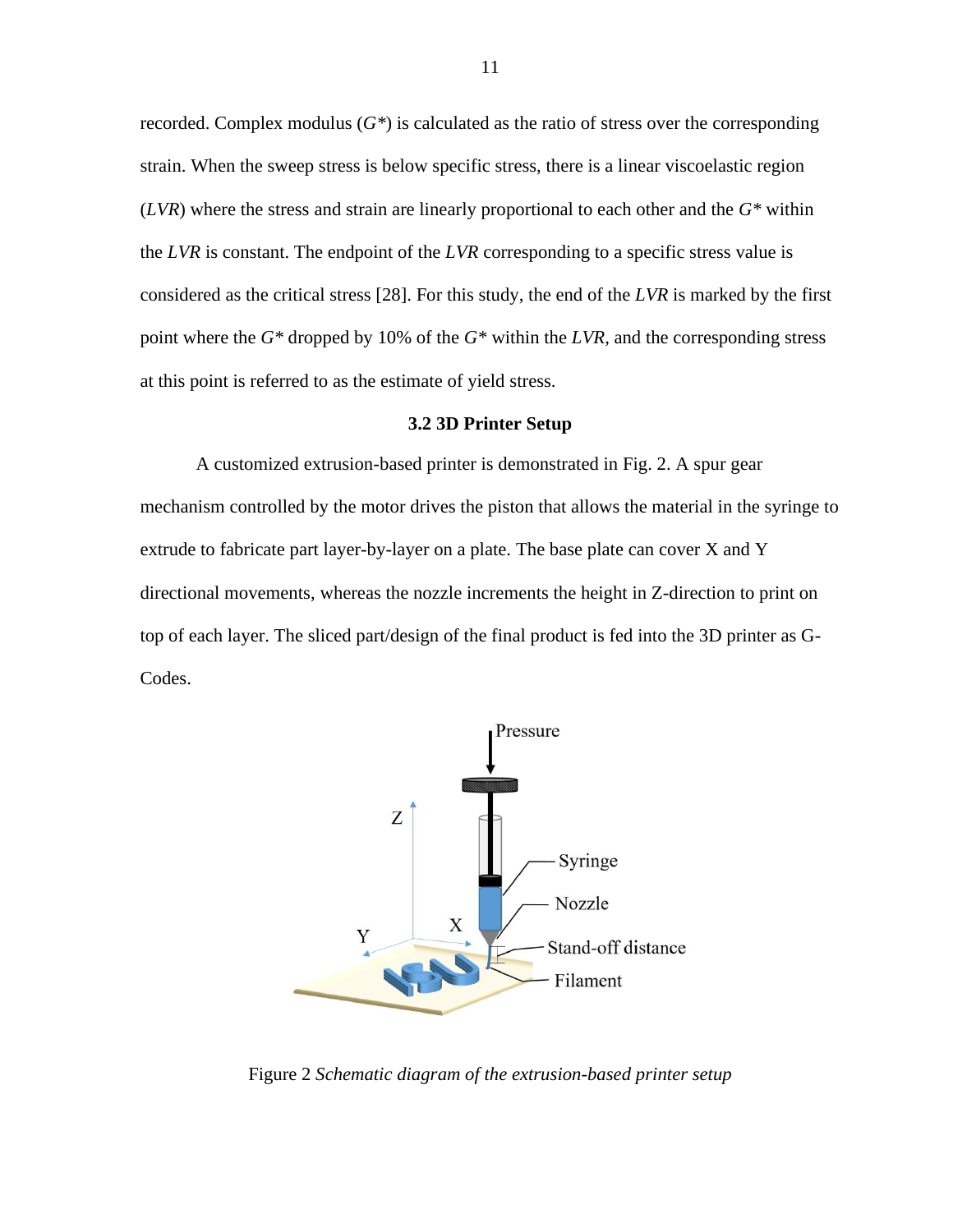For printability study, the concentration of the cellulose derivatives in the hydrogels was optimized based on dimensional accuracy. An extrusion multiplier of 0.125 and a nozzle diameter of 0.508 mm were used for all the concentration optimization experiments. Three lines were printed with a spacing of 20 mm. The morphology of the filaments was observed using a digital camera (Canon EOS Digital Rebel T3i). The filament width was measured and calculated by digital image processing algorithms. For higher dimensional accuracy and a high-density support structure, the slumping of deposited layers was assessed in terms of shape fidelity factor [29]. Shape fidelity factor (SFF) is the ratio of any side of the printed area to the CAD model area. Shape stability was evaluated by using an image analyzer to calculate the area of the printed geometry. To assess the shape stability, three cubes with 12% concentration of HPMC K4M, HPMC E4M and MC A4M were printed with 1 mm x 1 mm x 1 mm dimensions. The effect of nozzle diameter on the printed filament was analyzed. For each type of hydrogel composition, three lines having a 50 mm length is deposited with six different nozzle diameters ranging from 0.437 mm to 1 mm.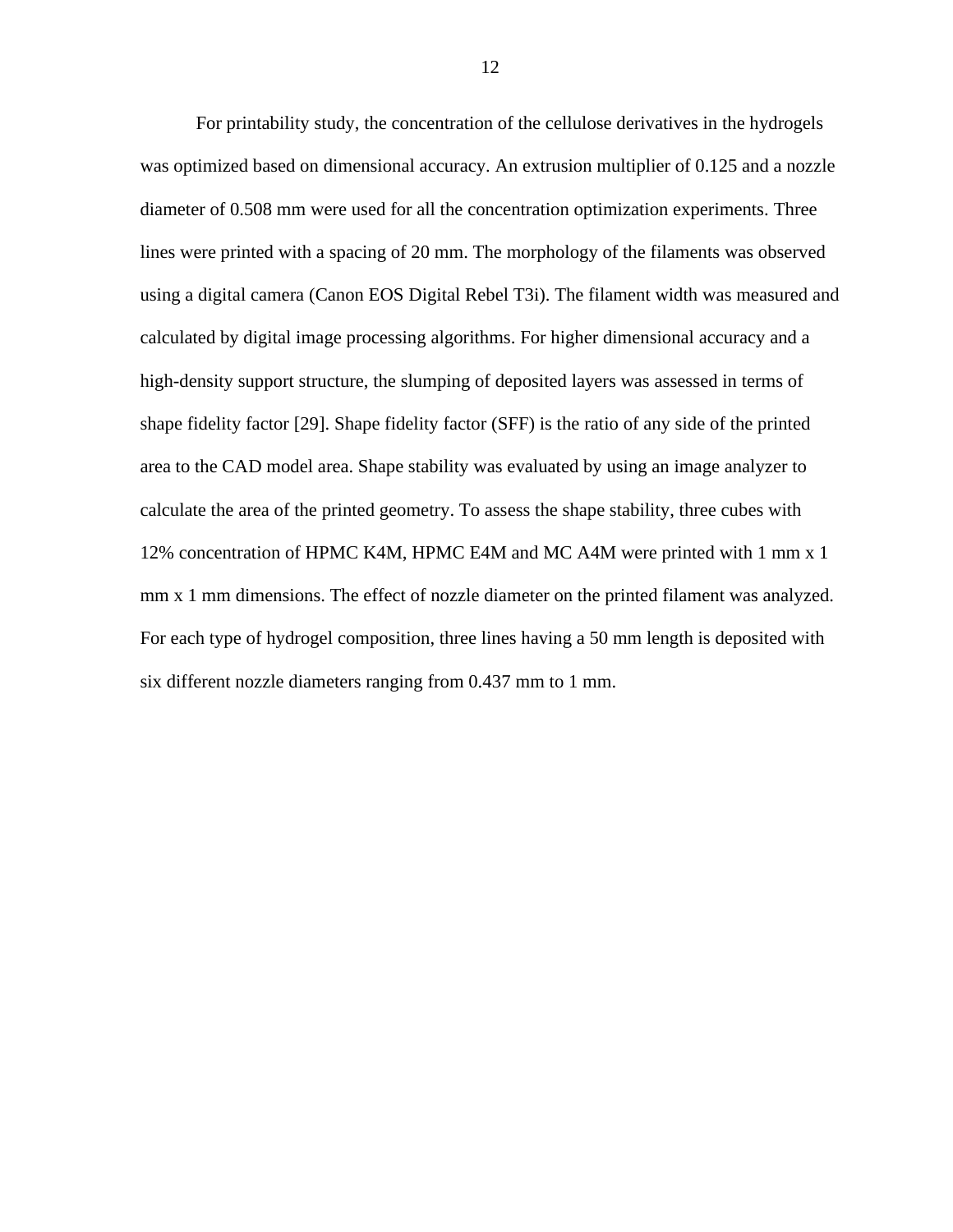#### **CHAPTER 4. RESULTS AND DISCUSSION**

<span id="page-21-0"></span>This section consisted of the analysis of the rheological experiments and discussion about the fluid behavior of the cellulose-derived hydrogels when it went under extrusion in a printer. The oscillatory sweep test was discussed for calculating the yield stress, which is a key factor for initiating any extrusion process. After validating whether the materials could be printed in 3D or not, the next step was printability analysis. The optimal concentration of the material was identified by performing dimensional analysis. The optimal concentration was chosen and further subjected to shape fidelity test. Then the suitable material that passed shape fidelity test was subjected to a solubility test. Finally, different geometries were 3D printed with optimal printing parameters and concentrations to showcase the printability.

#### **4.1 Flow Ramp Test**

<span id="page-21-1"></span>The flow curves (Fig. 3) of MC A4M, HPMC K4M, HPMC E4M at 8%, 10%, and 12% w/v concentrations indicated shear-thinning behavior for all samples. A plot of the apparent viscosity as a function of shear rate is shown in Fig. 4. As the concentration increased, there was an increase in shear stress and apparent viscosity. The apparent viscosity significantly decreased as the increase in shear rate. This decrease in viscosity with increase in shear rate can be explained as the macromolecular network amongst the molecules were deformed or reorganized during shearing [21]. The highest apparent viscosity was observed for 12% HPMC K4M, followed by 12% MC A4M and then 12% HPMC E4M. The standard deviations for 12% MC A4M were relatively significant than other materials. The 12% MC exhibits more solid-like behavior as compared to 12% HPMC K4M and 12% HPMC E4M. Upon shearing, it formed thin films between parallel plates, making it not suitable to be tested by flow ramp test under the conditions provided.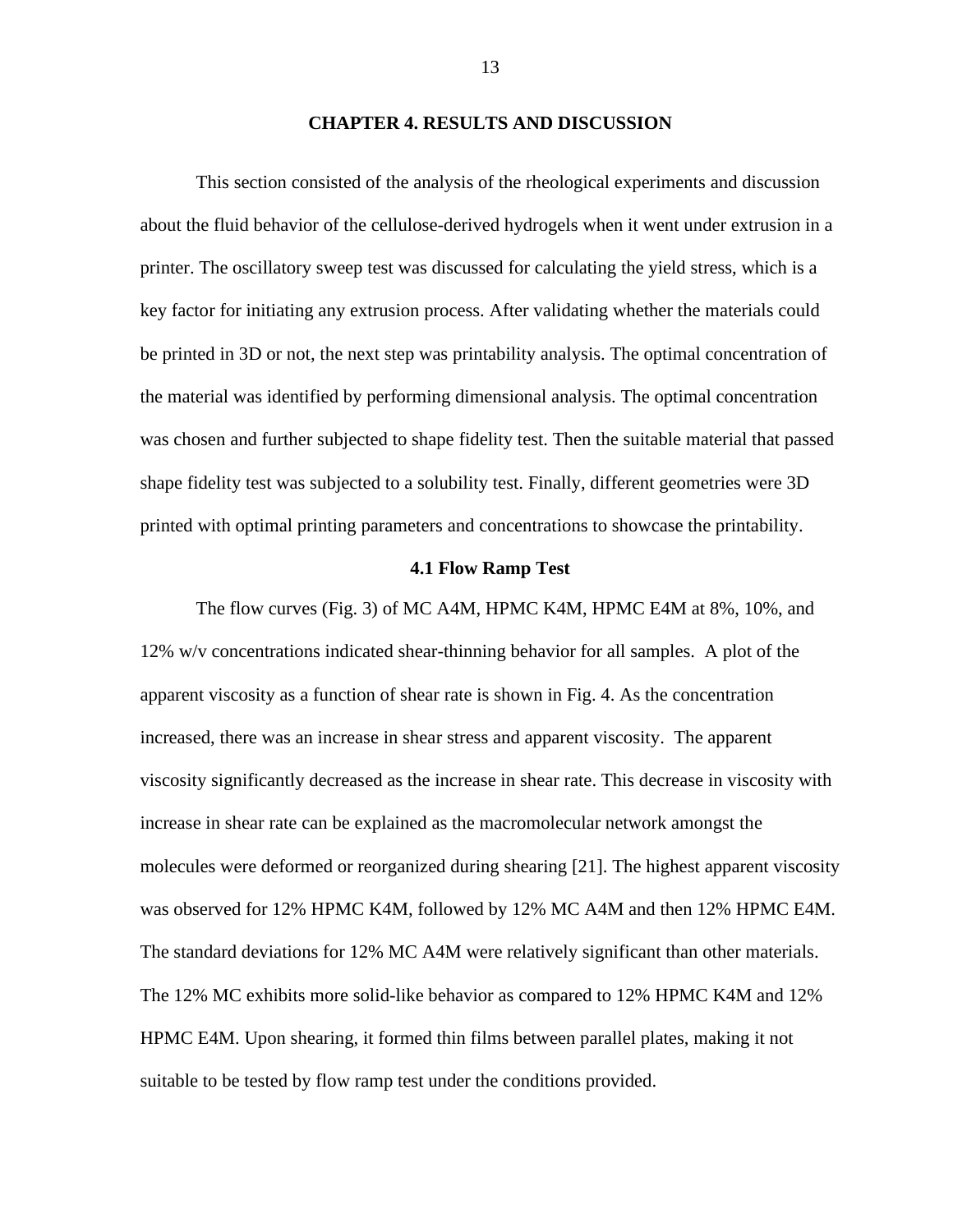

<span id="page-22-0"></span>Figure 3 *Flow curves of hydrogels of HPMC K4M, HPMC E4M, and MC A4M with 8%, 10%, 12% w/v at 25°C on a log scale*



<span id="page-22-1"></span>Figure 4 *Apparent viscosity versus shear rate profiles of HPMC K4M, HPMC E4M, and MC A4M with 8%, 10%, 12% w/v at 25°C.*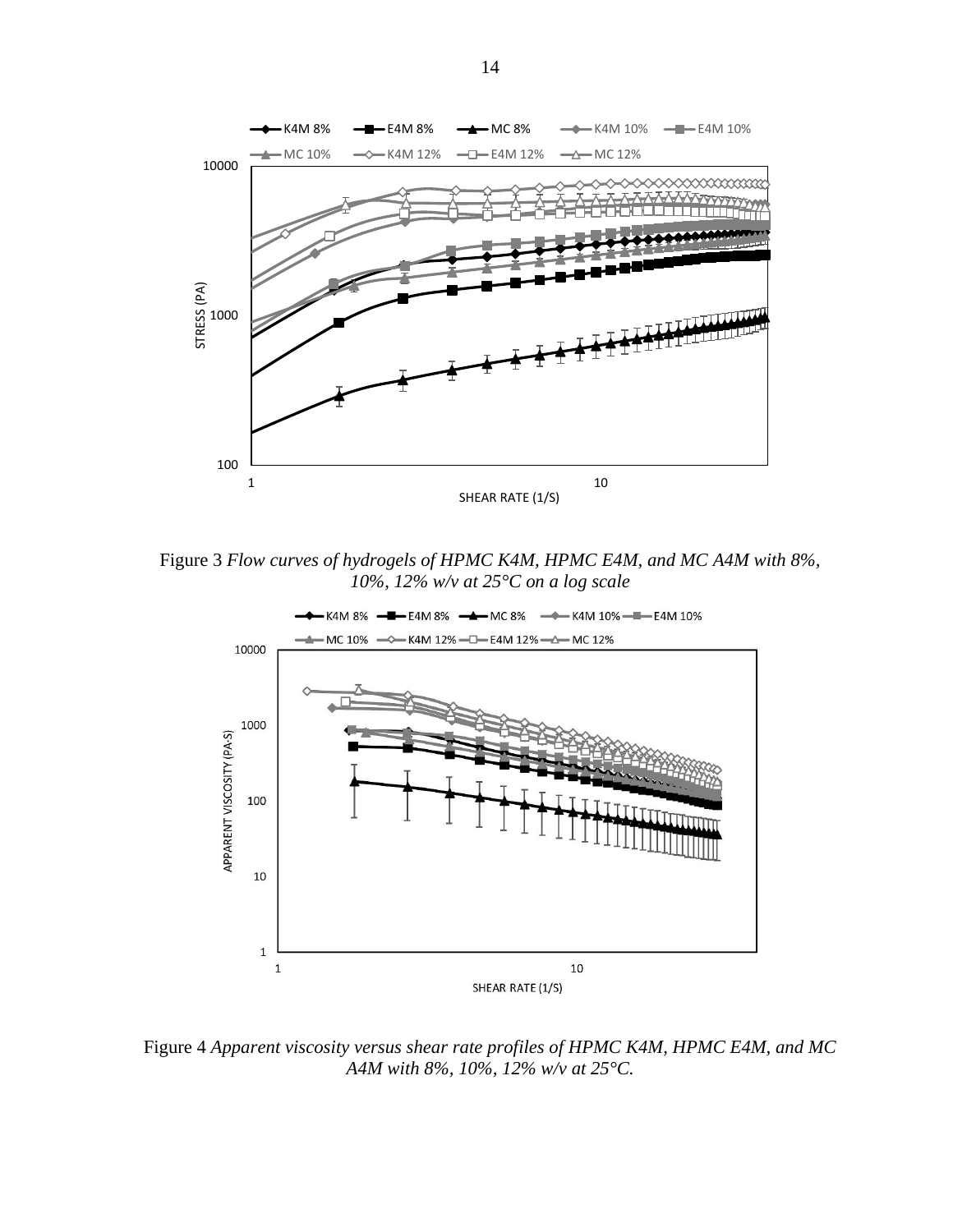# **4.2 Oscillatory Stress Sweep Test**

<span id="page-23-0"></span>The oscillatory stress sweep test is to determine the critical stress, i.e. the amount of yield stress, using the stress value at the endpoint of *LVR*. Furthermore, the complex modulus is a measure of the rigidity of the sample [28]. Fig. 5 shows the complex modulus as a function of oscillation stress for different materials at different concentrations. From the graph, it shows that the critical stress increased with the increase of concentration for each material. The highest critical stress was observed for 12% MC A4M, while the lowest critical stress was 8% MC A4M, which means the material of MC A4M can reach a wide range of the critical stress values by adjusting its concentration. Before the stress reached the critical stress, the hydrogels remained three-dimensional rigid networks due to intramolecular forces, but upon the yield point, the networks between the particles were fractured and the sample started to flow [29]. For complex modulus, the highest value was also observed for 12% MC A4M (24235.26 Pa), followed by 10% MC A4M (18175.39 Pa) and 12% HPMC K4M (12906.43 Pa). As 12% MC showed both the highest yield stress and *G\**, it indicated that 12% MC is the most rigid sample and it takes the highest stress to initiate flow, thus it may be the hardest to be extruded during 3D printing and it may undergo the least deformation after 3D printing. The relationship between rheological properties and extrudability/deformation of 3D printing can be further determined by investigating the printability and shape fidelity for different samples, as described below.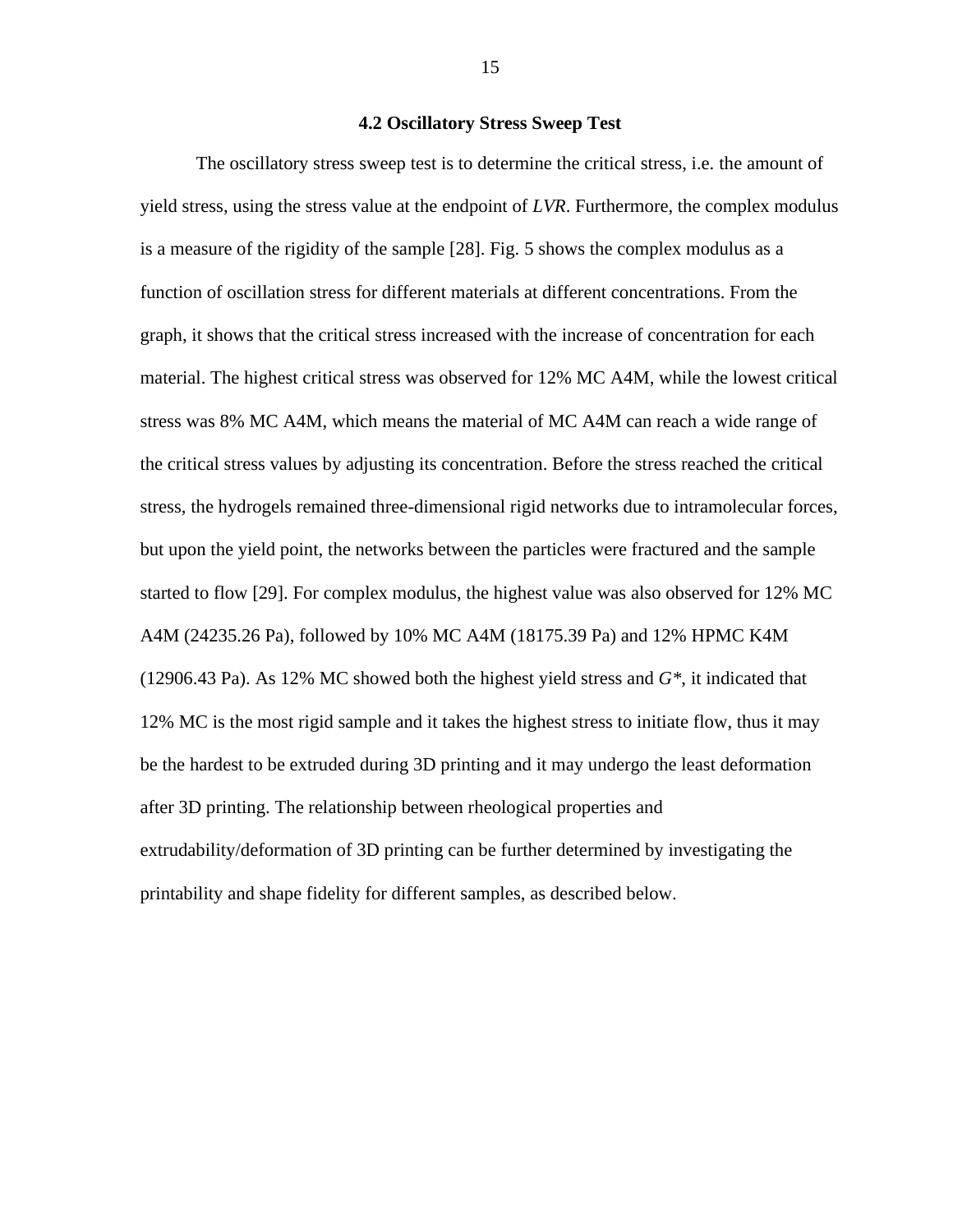

<span id="page-24-0"></span>Figure 5 *Oscillation stress versus complex modulus profiles of HPMC K4M, HPMC E4M, and MC A4M with 8%, 10%, 12% w/v at 25°C.*

<span id="page-24-1"></span>Table 1 *Herschel-Bulkley model parameters for the flow curves of HPMC K4M, HPMC E4M, MC A4M samples*

| <b>Material</b> | <b>Concentration</b> % | Estimated $\tau_0$ (Pa) | $K(\text{Pa}\cdot\text{s}^n)$ | $\boldsymbol{n}$ |
|-----------------|------------------------|-------------------------|-------------------------------|------------------|
| HPMC K4M        | 8                      | 37.09                   | 1910.73                       | 0.16             |
|                 | 10                     | 41.81                   | 4073.80                       | 0.07             |
|                 | 12                     | 45.10                   | 6481.87                       | 0.05             |
| <b>HPMC E4M</b> | 8                      | 43.26                   | 1060.47                       | 0.27             |
|                 | 10                     | 65.56                   | 2195.33                       | 0.18             |
|                 | 12                     | 39.99                   | 3836.19                       | 0.11             |
| MC A4M          | 8                      | 29.46                   | 592.38                        | 0.34             |
|                 | 10                     | 43.05                   | 1318.56                       | 0.28             |
|                 | 12                     | 95.69                   | 5222.76                       | 0.05             |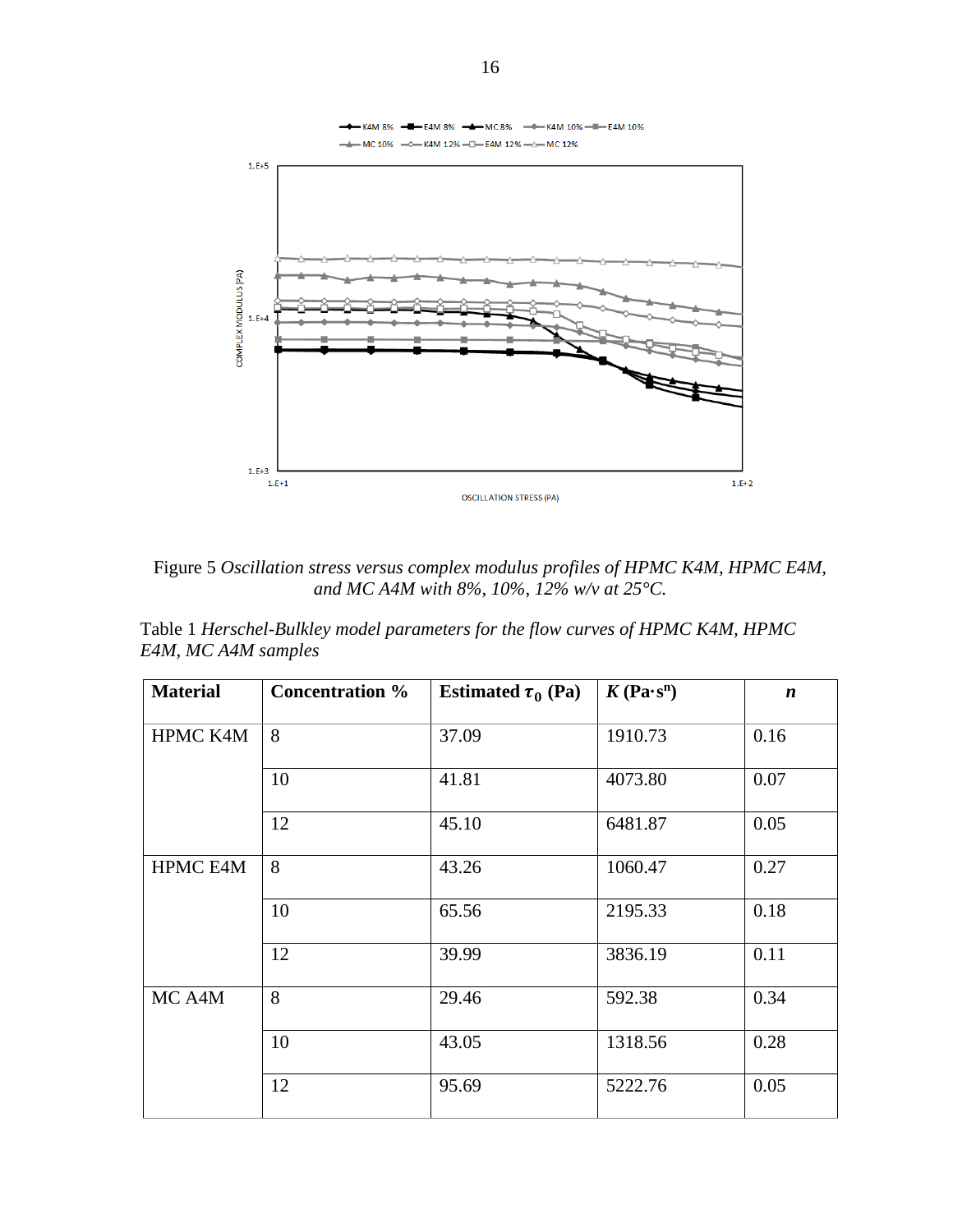Once yield stress was estimated via oscillation test, the value of flow consistency (*K*) and flow behavior index (*n*) can be derived from the Herschel-Bulkley model based on flow curves (Fig. 3). Table 1 presented the flow parameters of all samples. The yield stress, *K*, and *n* are critically determining the material rheological properties and printability performance. The flow behavior exponent less than  $1$   $(n<1)$  indicates that all these materials are shearthinning [30] (Table 1).

Based on the data, the value of yield stress and *K* both increased as the concentration increased. The value of n decreased as the concentration increased. In general, HPMC E4M showed the highest yield stress among the three materials at the same concentration. Besides, the *n* value of HPMC K4M samples is significantly smaller than the other samples at the same concentration. In this case, HPMC K4M is the most shear stable material compared with HPMC E4M and MC A4M [22]. The lower *n* also means the material has more pronounced non-Newtonian flow behavior when *n* less than one. Higher *K* value indicates the material becomes more pseudoplastic and more viscous [21]. As seen in Table 1, the lower value of *n* indicated that HPMC K4M hydrogels showed more obvious non-Newtonian behavior compared with the other two materials at the same concentration. For flow consistency, the comparison of *K* demonstrated that HPMC K4M hydrogels are the most pseudoplastic and more viscous samples and MC A4M hydrogels are the less pseudoplastic and less viscous samples with the same concentration. When the concentration increased for each material content, the value of *K* increased, and *n* decreased for all these three materials. These results indicated that the concentration variation of these three materials significantly influences the flow behavior of the hydrogels, which may also have an influence on their extrusion during 3D printing and deformation after 3D printing.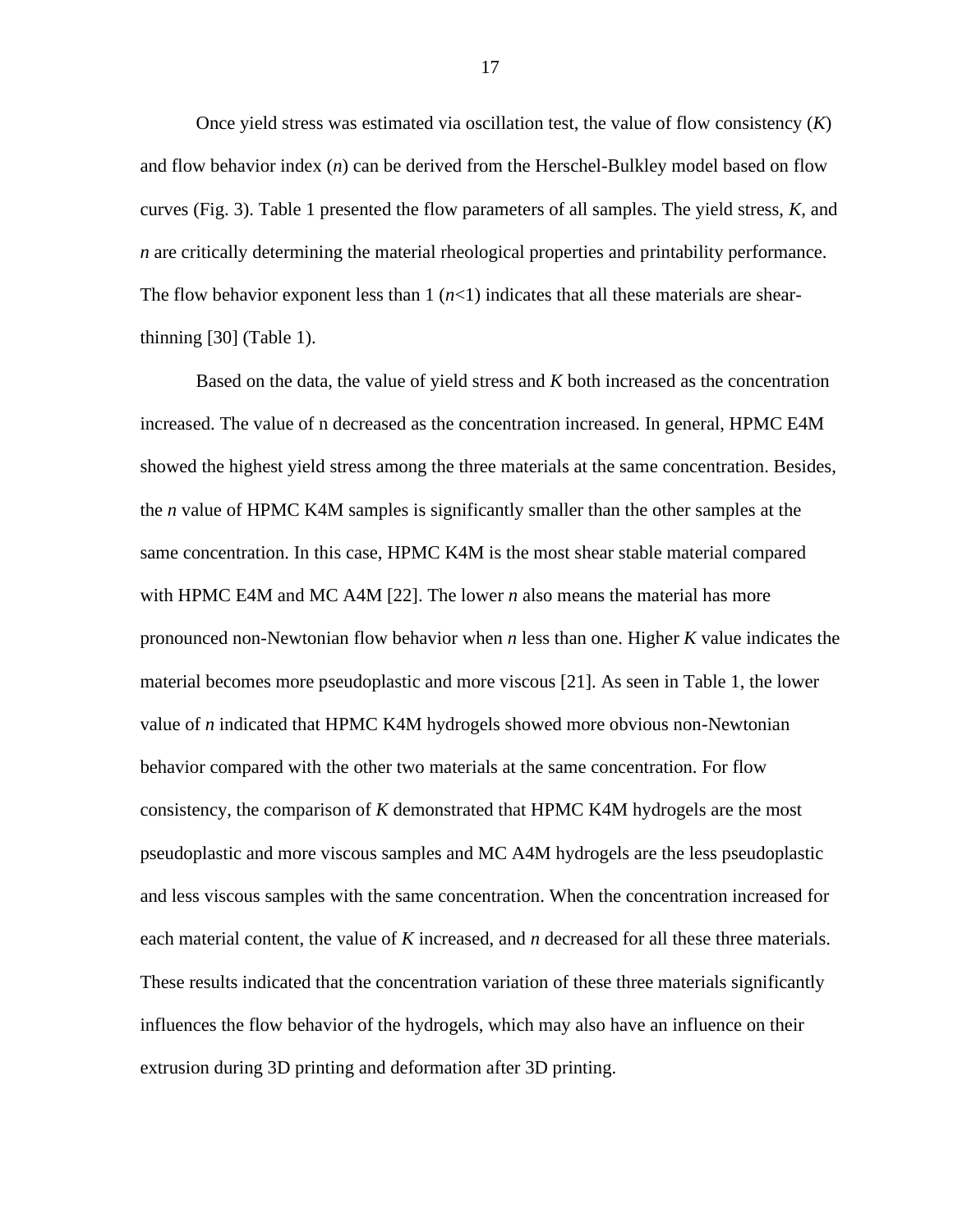

<span id="page-26-2"></span><span id="page-26-0"></span>Figure 6 *Diameter of printed filament versus concentration of the material in the hydrogels*

### **4.3 3D Printing**

## <span id="page-26-1"></span>**4.3.1 Optimization of concentration**

An ideal hydrogel should have a sufficiently high gel strength, proper viscosity and be capable of fusing with the earlier printed layers, as well as retain the print shape [31]. Standardized methods to evaluate the printability of hydrogel is not yet established. Optimization of the concentration is significant to find the ideal condition for printing. The optimal concentration was found by printing three lines of each concentration keeping all the other printer parameters constant. The nozzle diameter chosen was 0.437 mm, printing speed of 5 mm/s and extrusion multiplier of 0.125. The three lines printed were given to the printer software in the form of a G-code. The diameter of the printed filament was measured using Image analysis software. It was observed that with an increase in the concentration of the material the diameter of the filament was decreasing, as shown in Fig. 6. This was due to increase in apparent viscosity with an increase in the concentration of the material. The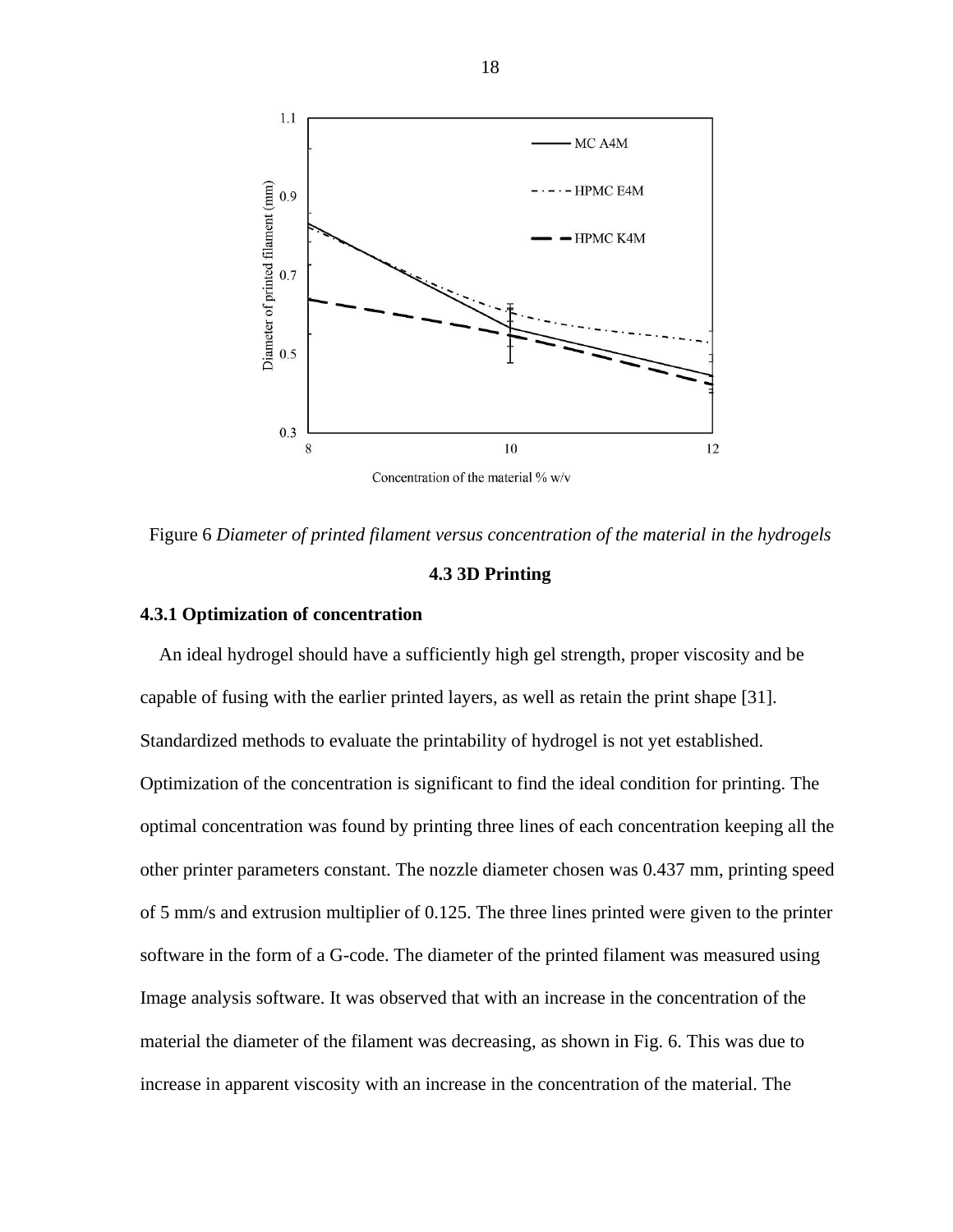cellulose derivatives with lower concentration when printed on a surface will spread out on the surface due to the low viscosity and high flow behavior index value 'n.' The 12% w/v of all three materials had the filament diameter close to nominal nozzle diameter. The  $12\%$  w/v of all the three materials were chosen for further printability analysis as it had the least deviation from the mean.

## <span id="page-27-0"></span>**4.3.2 Shape fidelity**

The shape fidelity test quantitatively evaluates the physical deformation of the printed geometries. Higher the shape fidelity factor, lower the ability of the material to stack up in layers i.e. the printed part deforms after depositing few layers [32, 33]. This test will provide meaningful insights into the shape of the printed part after the printing process. The image of the top view of the printed cubes with 12% w/v for all three cellulose derivatives is as shown in Fig. 7. The printed area is calculated using SketchandCalc Area calculator. The scale was defined by specifying the number of pixels required for 1 mm length. The top view of the image is imported into the software. The software will detect the boundary of the image and define the number of pixels inside the boundary. The printed area is calculated based on the number of pixels and the length of each pixel. The printed area is larger for HPMC E4M compared to HPMC K4M and MC A4M. Since, the HPMC E4M deforms while stacking up in layers. The shape fidelity factor for each cellulose derivative is given in Table 2. This deformation is because of the lower value of the complex shear modulus, as shown in Fig. 5. Shape fidelity of geometry upon deposition is largely influenced by complex shear modulus (*G\**). 12% w/v of MC A4M has higher complex shear modulus than 12% w/v of HPMC E4M; thus, MC A4M has higher shape retention capacity and lower shape fidelity factor. The 12% HPMC E4M has shape fidelity factor of 1.39, indicating a significant deformation of the layers. Hence the 12 % HPMC E4M is not suitable for printing.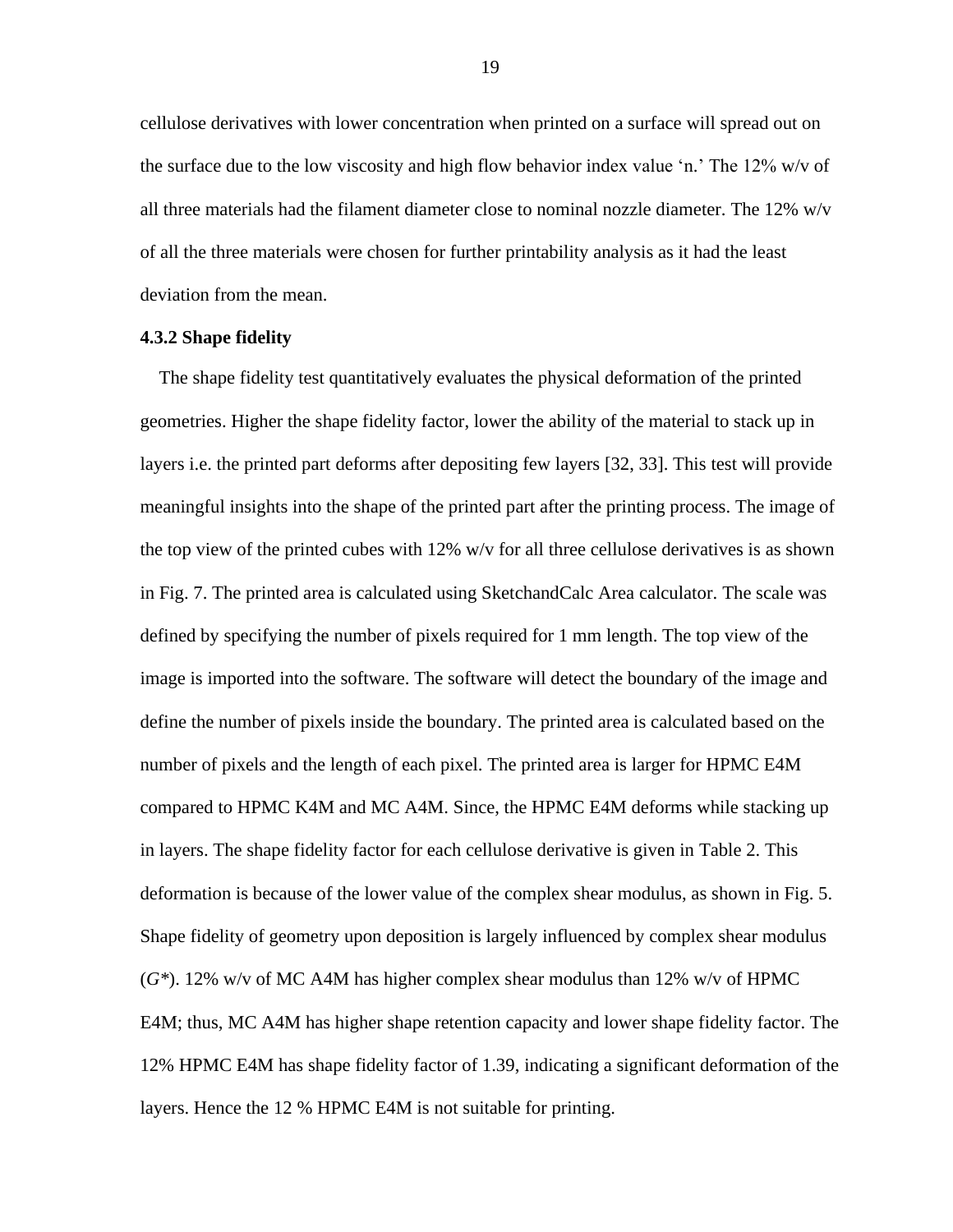

<span id="page-28-1"></span>Figure 7 *Top view of the cube for 12% w/v concentrations for (a) HPMC K4M (b) MC A4M and (c) HPMC E4M*

| Material $(12\% \text{ w/v})$ | $CAD$ Area (mm <sup>2</sup> ) | Printed area $(mm2)$ | <b>SFF</b> |
|-------------------------------|-------------------------------|----------------------|------------|
| <b>HPMC K4M</b>               | 100                           | 122                  | 1.22       |
| <b>HPMC E4M</b>               | 100                           | 139                  | 1.39       |
| MC A4M                        | 100                           | 110                  |            |

<span id="page-28-2"></span>Table 2 *Shape fidelity factor based on CAD and printed shapes*

### <span id="page-28-0"></span>**4.3.3 Effect of nozzle diameter on printability**

The printability of the hydrogel is not only affected by the rheological parameters and its concentration but also affected by printing parameters such as extrusion multiplier, feed rate, and nozzle diameter. In an extrusion-based 3D printer, the printer parameters are optimized at which continuous filaments with a uniform diameter could be deposited. The extrusion multiplier for the printer is set at 0.125 and feed rate of 5 mm/s. Six different nozzle diameter ranging from 0.437 mm to 1.0 mm was used to print the three lines. Fig. 4.6 Shows the relationships between filament diameter and nozzle diameter. For both the materials 12% w/v of MC A4M and HPMC K4M, the nozzle diameter had the same effect. The diameter of printed filament decreases with the reduction in the size of the nozzle diameter. The diameter of the printed filament is proportional to the resolution of the part being printed. Smaller the nozzle diameter better is the resolution of the printed geometry. Hence, the nozzle diameter of 0.437 mm was chosen to print the 3D objects.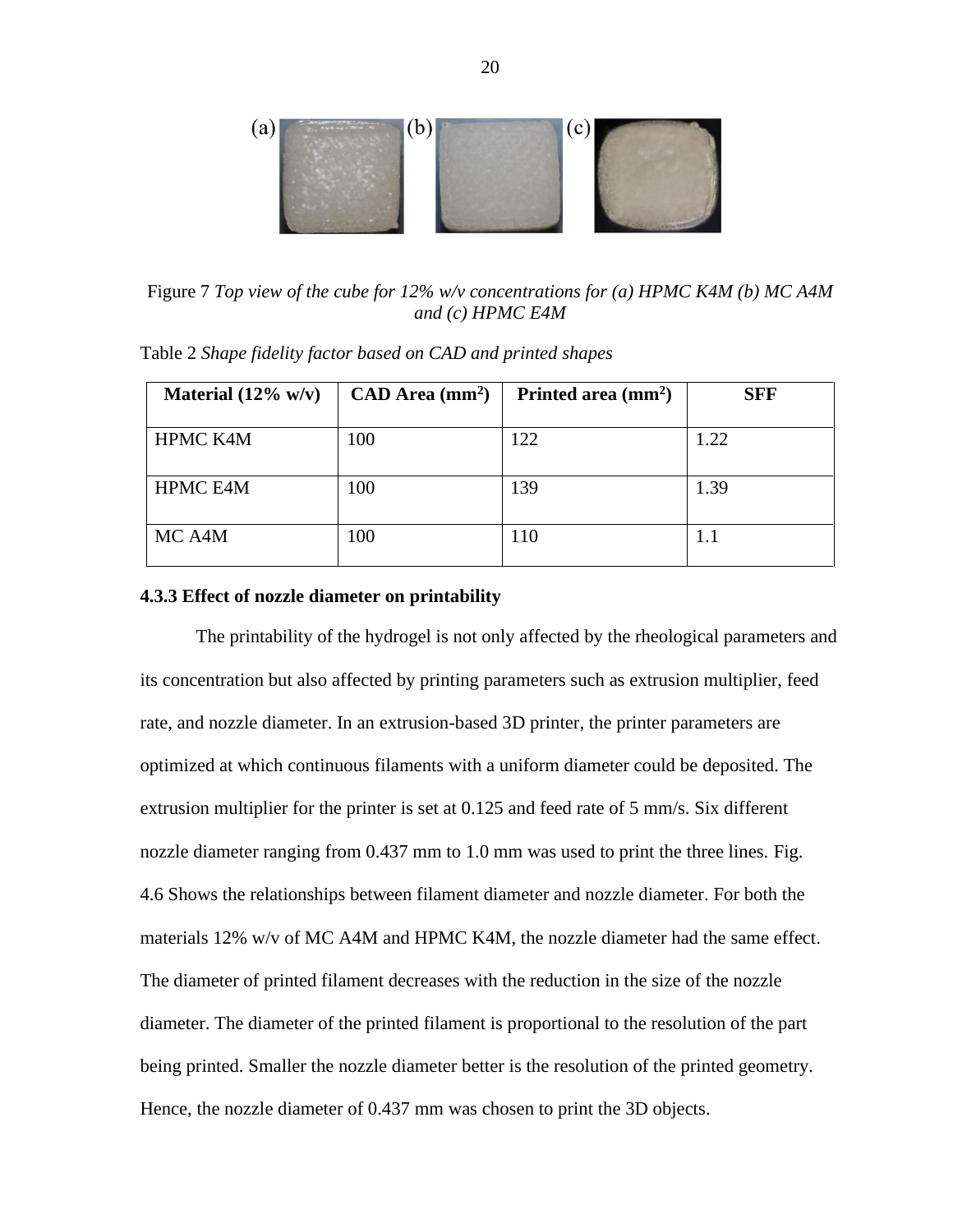

<span id="page-29-1"></span>Figure 8 *Diameter of printed filament versus nozzle diameter for 12% w/v MC A4M and HPMC K4M*

## <span id="page-29-0"></span>**4.3.4 Solubility test**

The solubility test assesses the dissolvability of the printed cellulose derivatives in water. It is essential to perform this test to find how easily the support material is soluble or removable from the primary material. A visual inspection of the solubility test revealed the dissolvability behavior of the cellulose derivatives. Post-processing of the support structures by dissolving it in a water bath at 20℃ was analyzed. Two cubes were printed for 12% w/v HPMC K4M and 12% w/v MC A4M with a nozzle diameter of 0.437 mm and a feed rate of 5 mm/s. The cubes were then immersed in a water bath at 20℃ for 8 hours. Images were captured at two-hour intervals to observe the phase change, as shown in Fig. 9. At the end of the solubility test, both 12% w/v HPMC K4M and 12% w/v MC A4M became soft and dissolved partially into the water. This dissolution of cellulose derivatives is due to their thermal gelation property. As a result, these cellulose derivatives can be extensively used for building support structures in the highly viscous state at ambient temperature and dissolve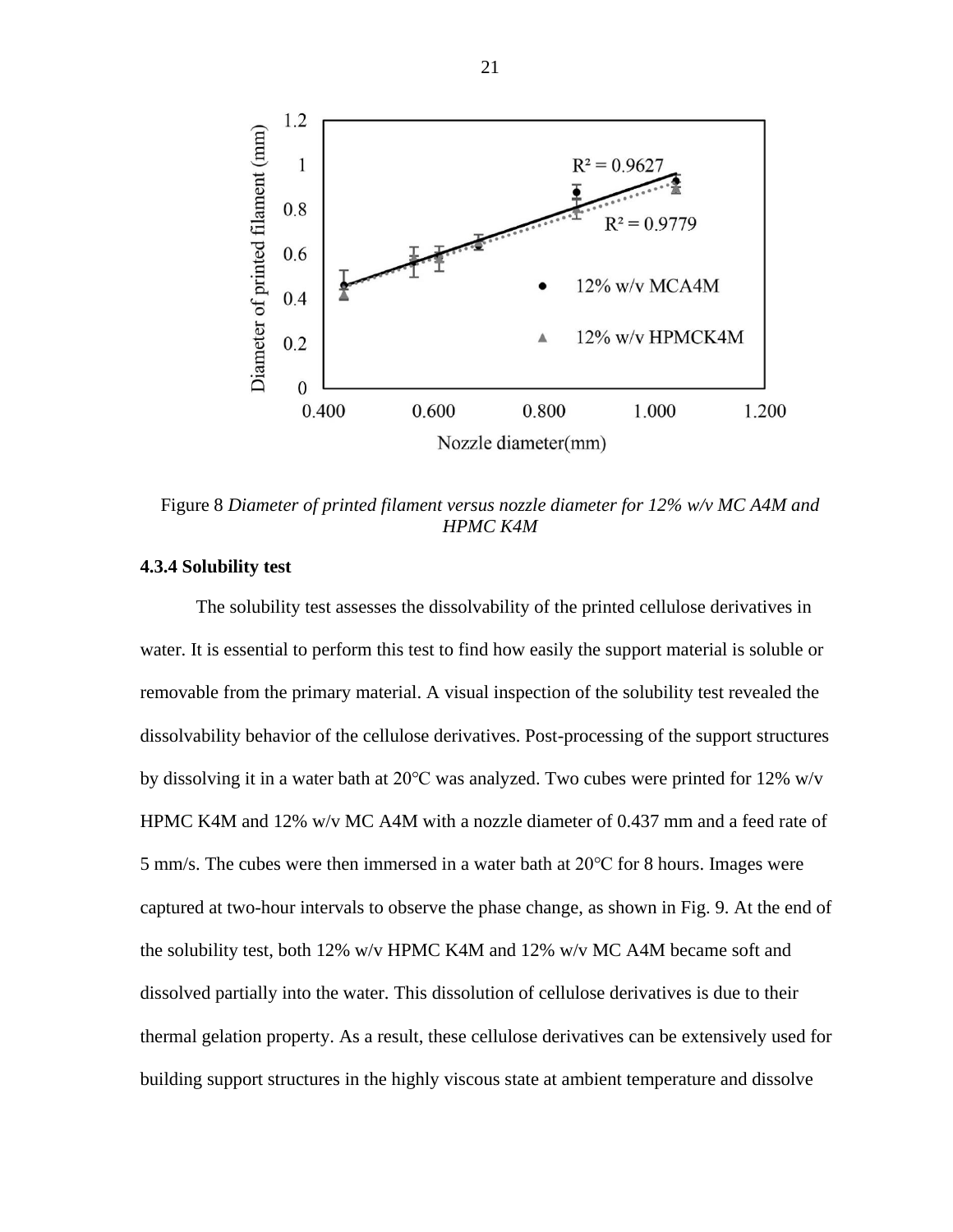the support structure after printing by immersing in a cold bath at 20℃. This thermal gelation property enables easy removal of the support structures with non-toxic wastes from the build materials.



<span id="page-30-1"></span>Figure 9 *(a-d) 12% w/v HPMC K4M and (e-h) 12% w/v MC A4M dissolved in water for 8 hours with 2-hour interval*

# **4.4 3D Printed Parts**

<span id="page-30-0"></span>Different geometries, as shown in Fig. 10 were 3D printed to validate the obtained rheology and printability results. Hydrogels of 12% w/v HPMC K4M and 12% w/v MC A4M were used to print the geometries at a printing speed of 5 mm/s and a nozzle diameter of 0.437 mm. All the printed geometries were at the macro level. The pyramid had a base of 20 mm (Fig. 10. (a)), a cube with 10 mm side (Fig. 10. (b)), logo (Fig. 10. (c)) and ISU letters (Fig. 10. (d)) had 40 mm. The honeycomb pattern with each hexagon of 8 mm side was printed (Fig. 10. (e)).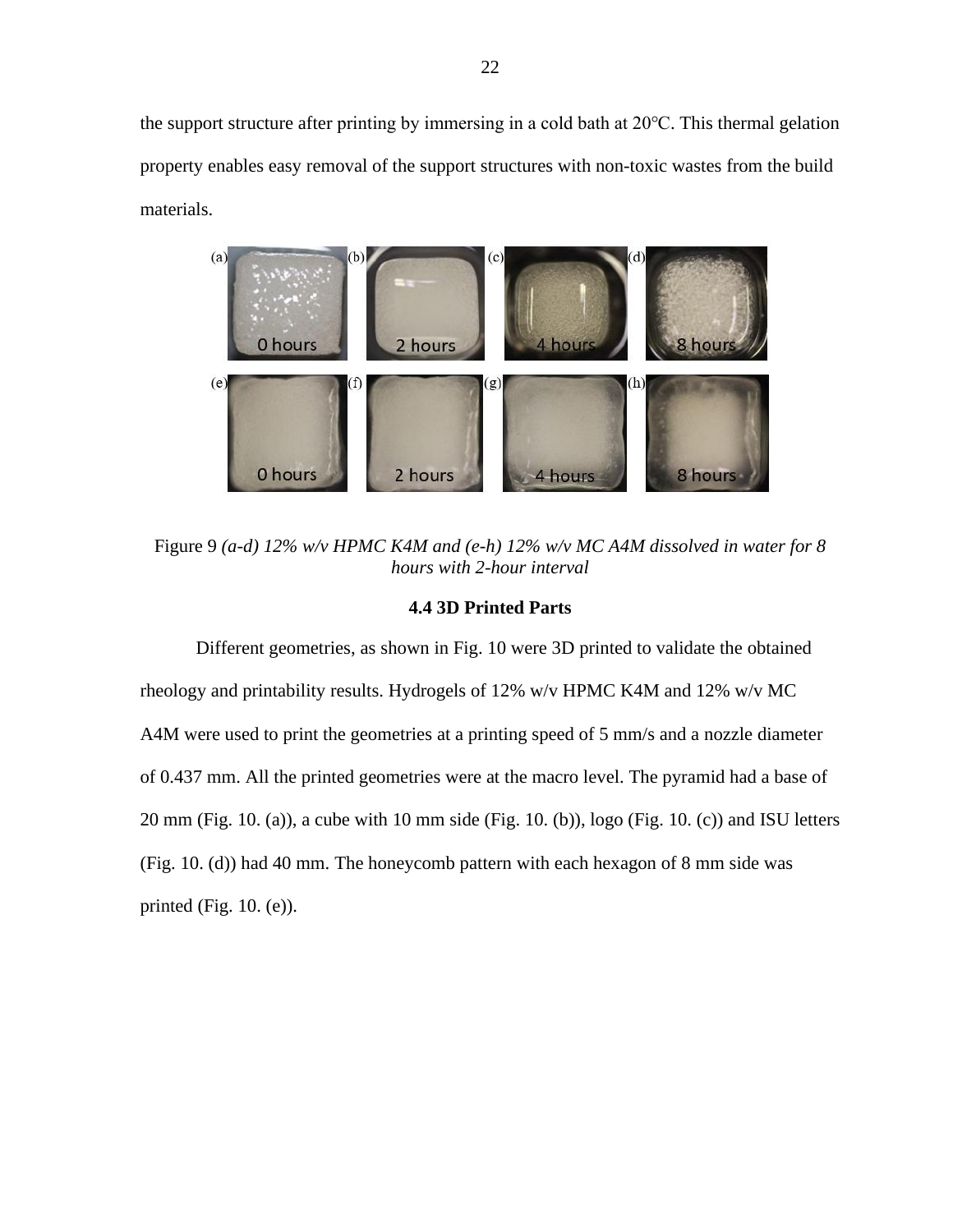<span id="page-31-0"></span>

Figure 10 *(a) Pyramid with 12% HPMC K4M, (c) Iowa State University logo 12% HPMC K4M, (d) ISU letters 12% HPMC K4M and (e) Honeycomb pattern printed with 12% HPMC K4M; (b) Cube printed with 12% MC A4M*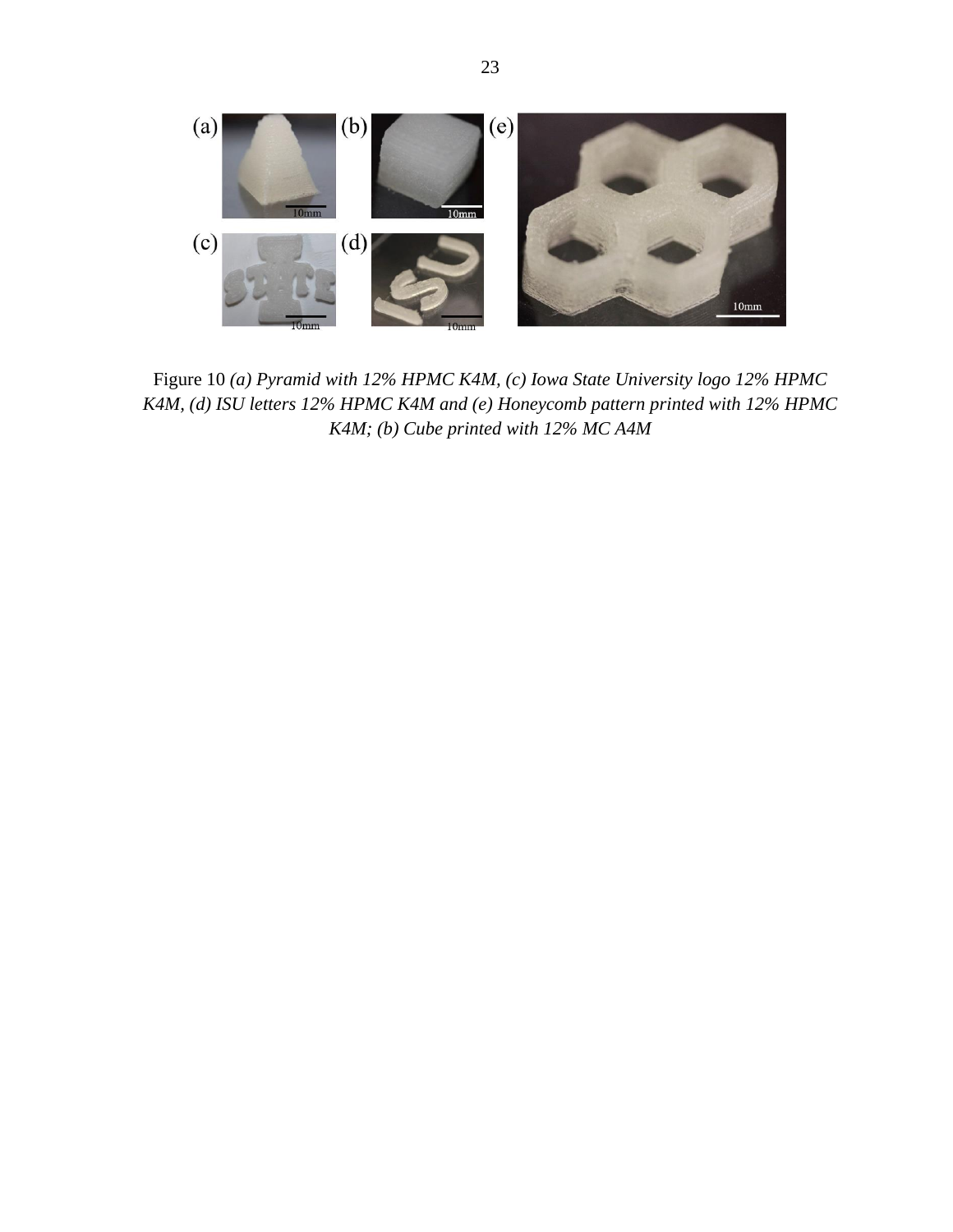#### **CHAPTER 5. CONCLUSION AND FUTURE SCOPE**

<span id="page-32-0"></span>Three different types of cellulose derivatives were analyzed for their possible use as support materials in 3D printing. An effect of the extrusion process on the cellulose hydrogels was observed by using the rheology tests to understand their viscosity. Based on the data obtained from the flow ramp tests, it was validated that these cellulose-based hydrogels can be printed as they show shear thinning behavior. The yield stress was determined with oscillatory sweep test, the shear-thinning property was characterized by a viscosity versus shear rate graph and the obtained curve was fitted via the Herschel Bulkley model to understand about their consistency index (*K*) and flow behavior index (*n*).

The optimal concentration of the cellulose derivatives was determined based on dimensional analysis and it was found to be 12% w/v concentration for all the three materials. Further, the retention capacity was assessed by shape fidelity factor. Based on SFF, it was discovered that 12% w/v of HPMC E4M is not suitable for printing due to the lower complex shear modulus. The width of the printed lines can be varied by changing the parameters of the printer like print speed, extrusion rate, and nozzle diameter. The optimum printing parameters will help in printing support structures with controlled dimensions and complex geometries. Cellulose-based hydrogels can be used for printing support structures as they liquefy on cooling and they easily dissolve in water due to their thermal gelation property. The hydrogels of 12% w/v of HPMC K4M and MC A4M hydrogels were successfully 3D printed using a material extrusion-based printer. These materials, when used as the support structure in 3D printing, will eliminate the toxic waste generated, which were generated by conventional dissolution methods. Cellulose-based derivates as support materials will be an alternative that will reduce the negative impact on the environment.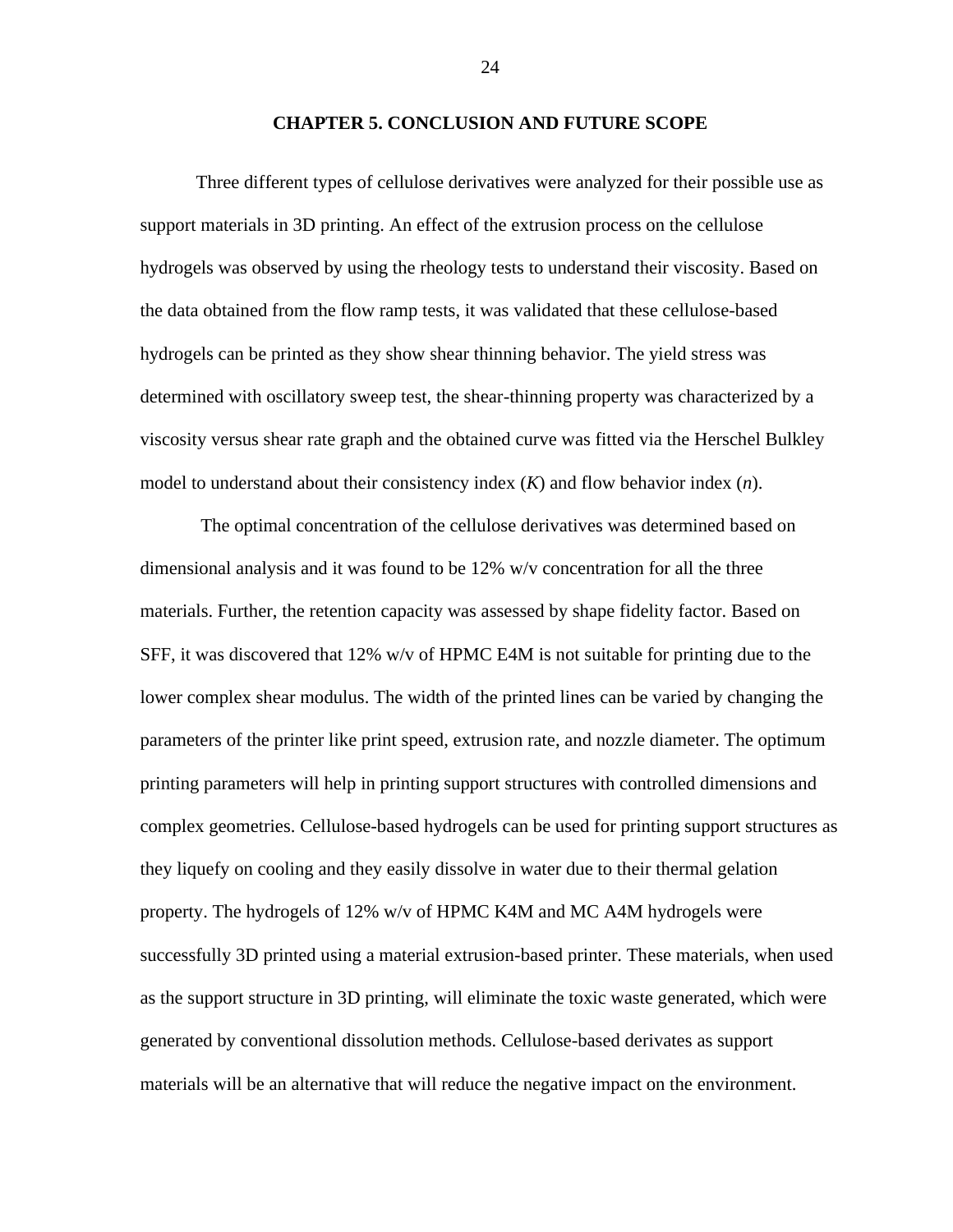These biodegradable polymers will not only help in reducing waste but also creating a footprint towards a sustainable environment.

The future scope of the project involves the simultaneous printing of ABS polymer with cellulose derivatives as support structures. This project will include developing a dual extruder printer for simultaneous printing and evaluating the compatibility of ABS (primary material) - cellulose derivative (support material) interface. The ultimate aim will be to create a sustainable FDM based 3D printing from a niche market to mainstream. Apart from using cellulose-based materials as support materials, they can be used in a wide range of applications from medicine to tissue engineering [34, 35, 36].

This thesis work is the was presented at  $47<sup>th</sup>$  North American Manufacturing Research Conference 2019 and successfully published in 2019 "Polymer" Journal with the title "3D printing and characterization of hydroxypropyl methylcellulose and methylcellulose for biodegradable support structures." The journal publication is available on this link: <https://doi.org/10.1016/j.polymer.2019.04.013>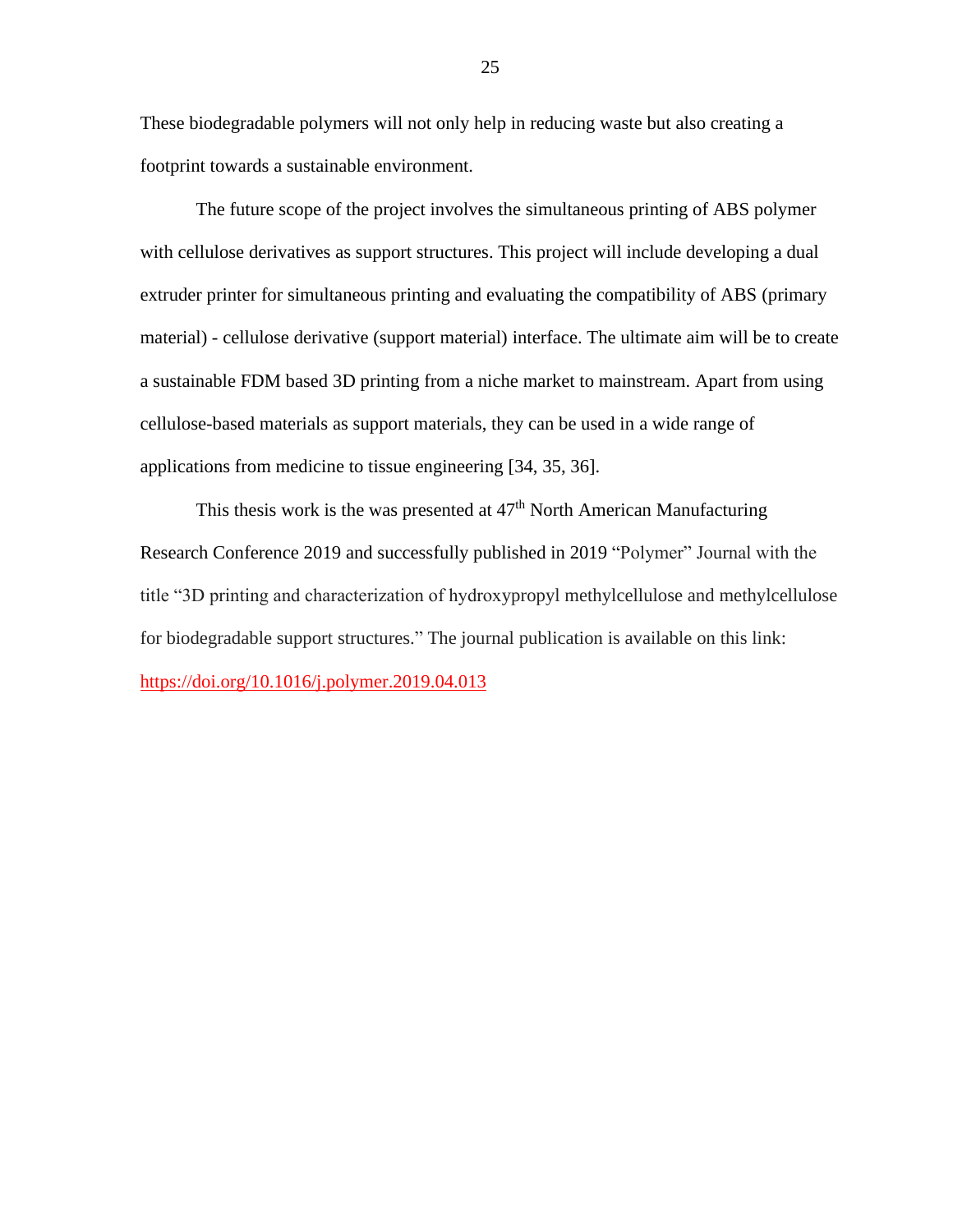## **REFERENCES**

- <span id="page-34-0"></span>[1] Tenhunen, T-M., Varis, P., Kammiovirta, K., Puolakka, A., Setälä, H., Harlin, A., Orelma, H. 3D-printing of cellulosic materials: Properties and suitability on cellulosic fabrics. 253rd ACS National Meeting. San Francisco, United States; 2017.
- [2] Van Wijk, A. 3D Printing with Biomaterials Towards a Sustainable and Circular Economy, IOS Press; 2015.
- [3] Stansbury, J. W., & Idacavage, M. J. 3D printing with polymers: Challenges among expanding options and opportunities. Dental Materials; 2016, 32(1), p. 54-64.
- [4] Christiyan, K. J., Chandrasekhar, U., & Venkateswarlu, K. A study on the influence of process parameters on the Mechanical Properties of 3D printed ABS composite. In IOP Conference Series: Materials Science and Engineering. (2016) (Vol. 114, No. 1, p. 012109). IOP Publishing.
- [5] Subramanian S. M., Monica M. S., Handbook of Sustainability in Additive Manufacturing, Volume 2, Springer; 2016.
- [6] Zhang, Y., & Chou, K. A parametric study of part distortions in fused deposition modelling using 3-dimensional finite element analysis. Proceedings of the Institution of Mechanical Engineers, Part B: Journal of Engineering Manufacture; 2008, 222(8), 959- 968.
- [7] Gibson, I., Rosen, D. W., & Stucker, B. Extrusion-based systems. In Additive Manufacturing Technologies; 2010, (pp. 160-186). Springer, Boston, MA.
- [8] Priedeman Jr., W. R and A.L.Brosch. Soluble Material; and Process for Three-Dimensional Modeling. United States Patent No. US 6790403; 2004. Washington, DC: U.S. Patent and Trademark Office.
- [9] Kapur PC, Scales PJ, Boger D V, Healy TW. Yield Stress of Suspensions. Loaded with Size Distributed Particles. AIChE Journal; 1997, 43, p. 1171-1179.
- [10] Collins, D.C., J.A.Nielsen, I. Faar, and C. OriaKhi. Use of support material in Solid Free form Fabrication Systems. United States Patent No. US 0072113; 2005. Washington, DC: U.S. Patent and Trademark Office.
- [11] Gebhardt, A. Rapid prototyping / Andreas Gebhardt. (1st ed.). Hanser Gardener Publications, Munich: Cincinnati: Hanser; 2003.
- [12] Park, S. J., Lee, J. E., Park, J. H., Lee, N. K., Lyu, M., Park, K., … Park, S. Enhanced Solubility of the Support in an FDM-Based 3D Printed Structure Using Hydrogen Peroxide under Ultrasonication. Advances in Materials Science and Engineering; 2018.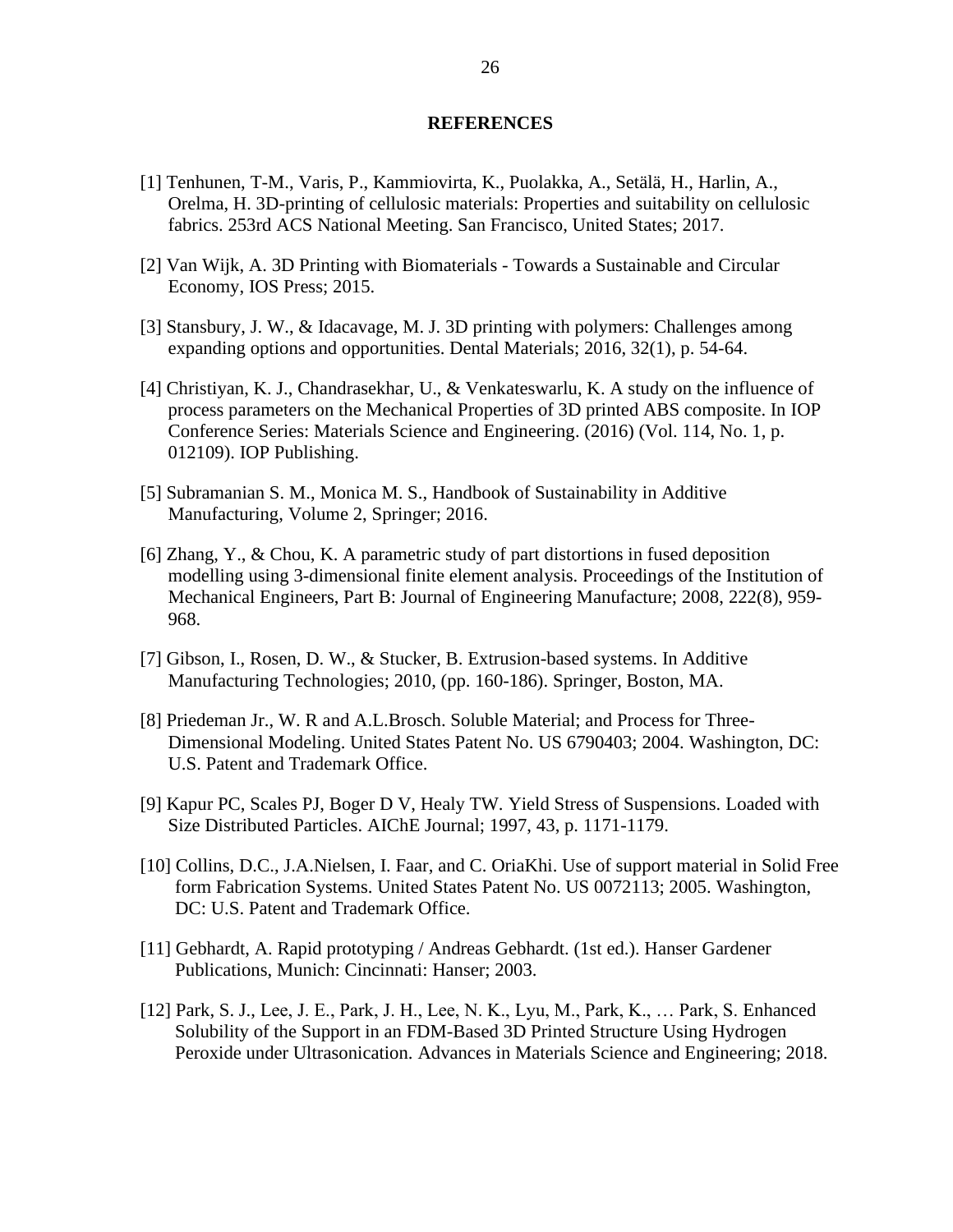- [13] Bayer, R., Wagner, A., Pyzik, A. J., Allen S. Support materials for 3D printing. United States Patent No. 20180147785; 2018. Washington, DC: U.S. Patent and Trademark Office.
- [14] Park, S. J., Lee, J. E., Park, J. H., Lee, N. K., Lyu, M. Y., Park, K., ... & Park, S. H. Enhanced Solubility of the Support in an FDM-Based 3D Printed Structure Using Hydrogen Peroxide under Ultrasonication. Advances in Materials Science and Engineering; 2018.
- [15] Scott Crump, Wayzata; James W. Comb, St. Louis Park; William R. Priedeman, Jr., Wayzata; Robert L. Zinniel. Process of support removal for fused deposition modeling. U.S. Patent No. 5,503,785; 1996. Washington, DC: U.S. Patent and Trademark Office.
- [16] John Lang Lombardi; Dragan Popovich; Gregory John Artz. Water soluble rapid prototyping support and mold material. U.S. Patent No. 6,070,107; 2000. Washington, DC: U.S. Patent and Trademark Office.
- [17] Wegrzyn, T. F., Golding, M., & Archer, R. H. Food Layered Manufacture: A new process for constructing solid foods. Trends in Food Science & Technology; 2012, 27(2), 66-72.
- [18] Liu, Z., Zhang, M., Bhandari, B., & Yang, C. Impact of rheological properties of mashed potatoes on 3D printing. Journal of Food Engineering; 2018, 220, p. 76-82.
- [19] Liu, Z., Zhang, M., Bhandari, B., & Wang, Y. 3D printing: Printing precision and application in food sector. Trends in Food Science & Technology; 2017, 69, p. 83-94.
- [20] Edelby, Y., Balaghi, S., & Senge, B. Flow and sol-gel behavior of two types of methylcellulose at various concentrations. AIP Conference Proceedings; 2014, 1593, p. 750-754.
- [21] Ding, C., Zhang, M., & Li, G. Rheological properties of collagen/hydroxypropyl methylcellulose (COL/HPMC) blended solutions. Journal of Applied Polymer Science; 2014, 131(7), p. 1-10.
- [22] Sarkar, N. Thermal gelation properties of methyl and hydroxypropyl methylcellulose. Journal of applied polymer science; 1979, 24(4), p. 1073-1087.
- [23] Levy, A. Reverse thermal gels and the use thereof for rapid prototyping. United States Patent No. 6863859B2; 2005. Washington, DC: U.S. Patent and Trademark Office.
- [24] Kulkarni, P., & Dixit, M. Sources of cellulose and their applications- A review. International Journal of Drug Formulation and Research; 2015, 2, p. 19-38.
- [25] Liu, Z., Zhang, M., Bhandari, B., & Yang, C. Impact of rheological properties of mashed potatoes on 3D printing. Journal of Food Engineering; 2018, 220, p. 76-82.